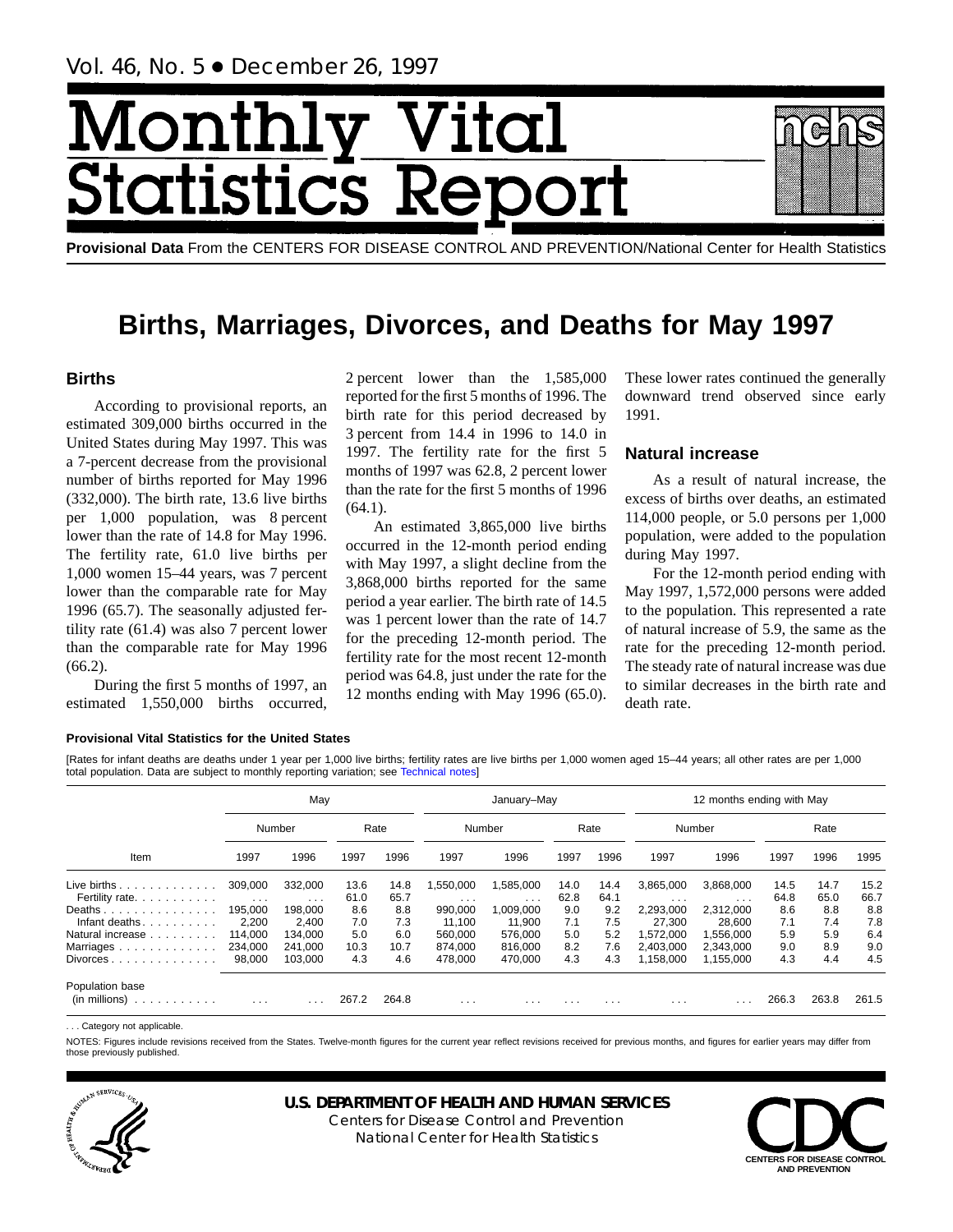## **Marriages**

The estimated number of marriages performed in May 1997 was 234,000, a decrease of 3 percent from the number performed in May 1996 (241,000). The marriage rate per 1,000 population for May was 4 percent lower in 1997 (10.3) than in 1996 (10.7).

The cumulative number of marriages for January–May 1997 (874,000) increased 7 percent from the number performed for the same period a year earlier (816,000). The marriage rate for this period in 1997 (8.2) was 8 percent higher than the cumulative rate for 1996 (7.6).

The number of marriages for the 12 months ending with May 1997 (2,403,000) was 3 percent higher than the number for the 12 months ending with May 1996 (2,343,000), while the marriage rate for the 1997 12-month period (9.0) was only 1 percent higher than the rate for the same period a year ago (8.9).

## **Divorces**

The estimated number of divorces granted in May 1997 numbered 98,000, yielding a current monthly divorce rate of 4.3 divorces per 1,000 population.

The number of divorces granted for January–May 1997 (478,000) increased 2 percent from the number granted for the same period in 1996 (470,000). The divorce rate for this period in 1997 (4.3) was the same as the rate in 1996.

The number of divorces granted during the 12 months ending with May 1997 (1,158,000) was slightly higher than the number granted in 1996 (1,155,000). However, the divorce rate decreased 2 percent, from 4.4 per 1,000 population for the 12-month period ending with May 1996 to 4.3 for the current 12-month period.

## **Deaths**

For May 1997 there were an estimated 195,000 deaths in the United States. The death rate was 8.6 deaths per 1,000 population, 2 percent lower than the rate of 8.8 for May a year earlier. Among the 195,000 deaths for May 1997 were 2,200 deaths at ages under 1 year.

According to provisional statistics, there were 990,000 deaths during the first 5 months of 1997, 2 percent fewer than estimated for the first 5 months of 1996



**Provisional birth rates per 1,000 population by month: United States, 1995–97**



**Provisional seasonally adjusted fertility rates per 1,000 women aged 15–44 years: United States, 1993–97**



**Provisional marriage rates per 1,000 population by month: United States, 1995–97**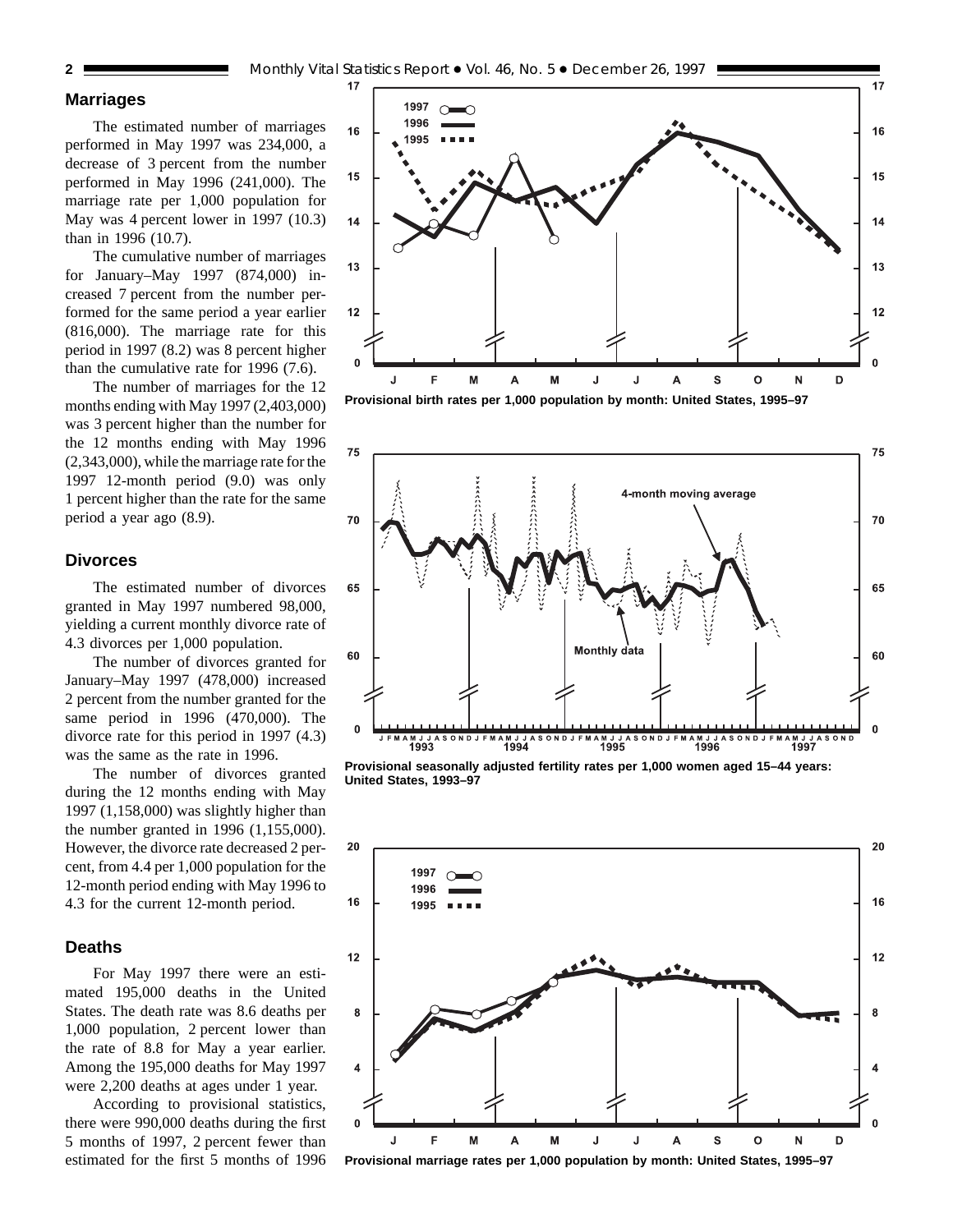(1,009,000). The death rate, 9.0 per 1,000 population, was 2 percent lower than the rate for January–May 1996 (9.2). Among the 990,000 deaths for the first 5 months of 1997 were 11,100 deaths at ages under 1 year, yielding an infant mortality rate of 7.1 per 1,000 live births. This rate was 5 percent lower than the rate of 7.5 for the first 5 months of 1996.

The death rate for the 12 months ending with May 1997 was 8.6 deaths per 1,000 population, 2 percent lower than the rate for the comparable 12-month period a year earlier (8.8). The infant mortality rate for this 12-month period was 7.1 per 1,000 live births, 4 percent lower than the rate of 7.4 for the 12 months ending with May 1996.

*Current Mortality Sample, 12 months ending with April 1997*—The provisional death rate for the 12 months ending with April 1997 was 862.8 per 100,000 population, 1 percent below the rate of 871.6 for the 12-month period ending April 1996. The provisional age-adjusted death rate for the 12-month period ending with April 1997 was 483.8 per 100,000 U.S. standard population, 2.6 percent lower than the rate of 496.6 for the 12-month period ending with April 1996. Age-adjusted death rates control for changes and variations in the age composition of the population; therefore, they are better indicators than crude rates for showing changes in mortality risk over time and for showing differences between race-sex groups within the population. Among the race-sex groups, the estimated age-adjusted death rates decreased for white males and for black males. By age the death rate for the total population decreased for all age groups except for Under one year, 5–14 years of age, 15–24 years of age, 65–74 years of age, and for 85 years of age and over.

Among the major causes of death, the estimated death rate decreased between the two successive 12-month periods for Diseases of heart, Human immunodeficiency virus infection, and Homicide and legal intervention. The decrease for Homicide and legal intervention was largely due to the decline in the rate for homicide by firearms. The death rate increased between the two successive 12-month periods for Diabetes mellitis, Pneumonia and influenza, and Alzheimer's disease. The increase for Alzheimer's disease may



**Provisional death rates per 1,000 population by month: United States, 1995–97**





**Provisional birth rates per 1,000 population for successive 12-month periods ending with month indicated: United States, 1993–97**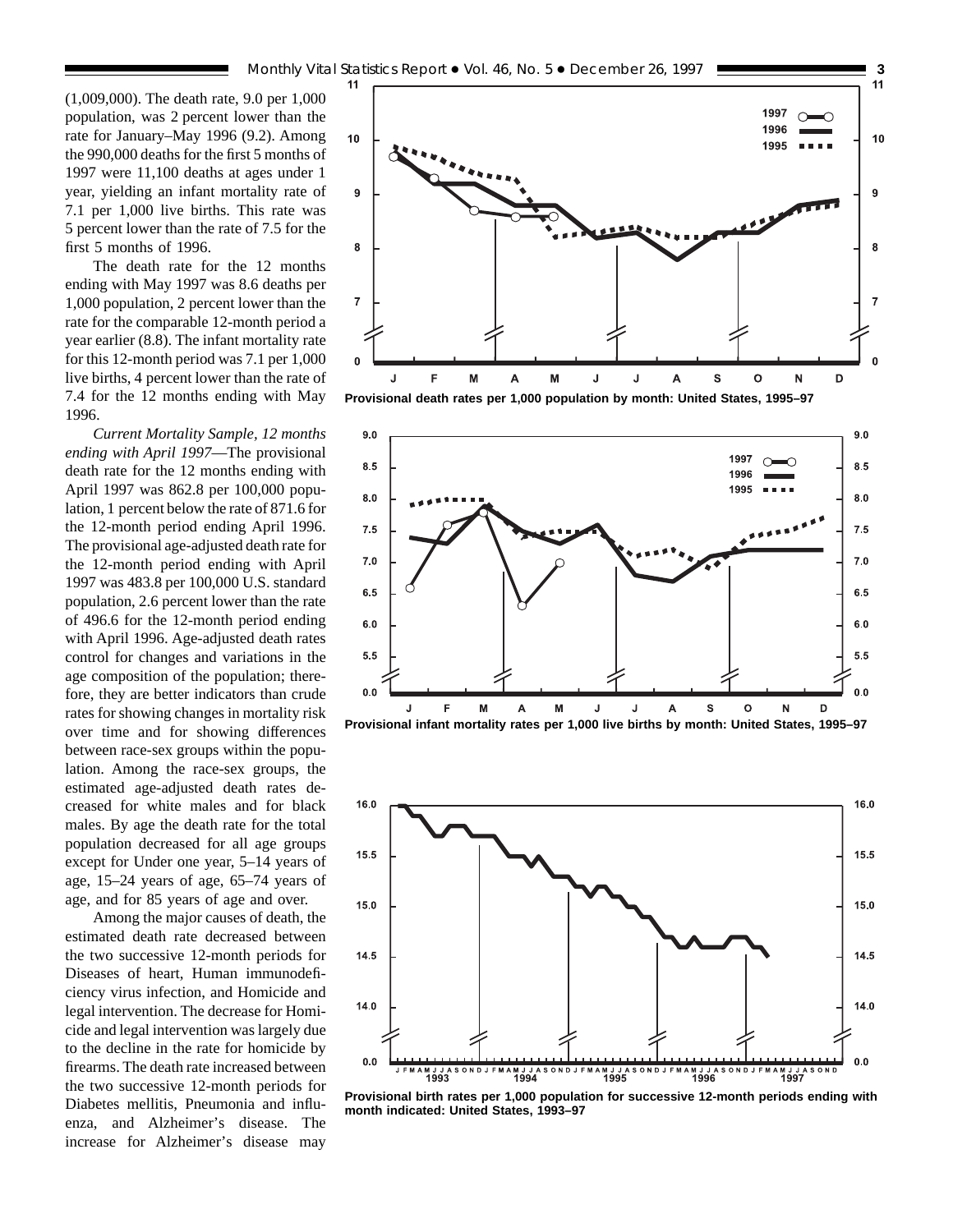reflect changes in diagnostic practices rather than real increases in mortality from this cause.

The infant mortality rate for the 12 months ending with April 1997 was 708.9 per 100,000 live births, 4.9 percent lower than the rate of 745.0 for the same 12-month period a year earlier. For infants under 28 days of age, the 12-month rate ending with April 1997 was 461.4 compared with a rate of 478.7 for the 12-month period a year earlier. The infant mortality rate for infants aged 28 days–11 months was 247.5 compared with a rate of 265.5 for the 12-month period a year earlier. The changes in the mortality rates for infants under 28 days of age and for those aged 28 days–11 months were not statistically significant.



**Provisional marriage rates per 1,000 population for successive 12-month periods ending with month indicated: United States, 1993–97**



**Provisional divorce rates per 1,000 population for successive 12-month periods ending with month indicated: United States, 1993–97**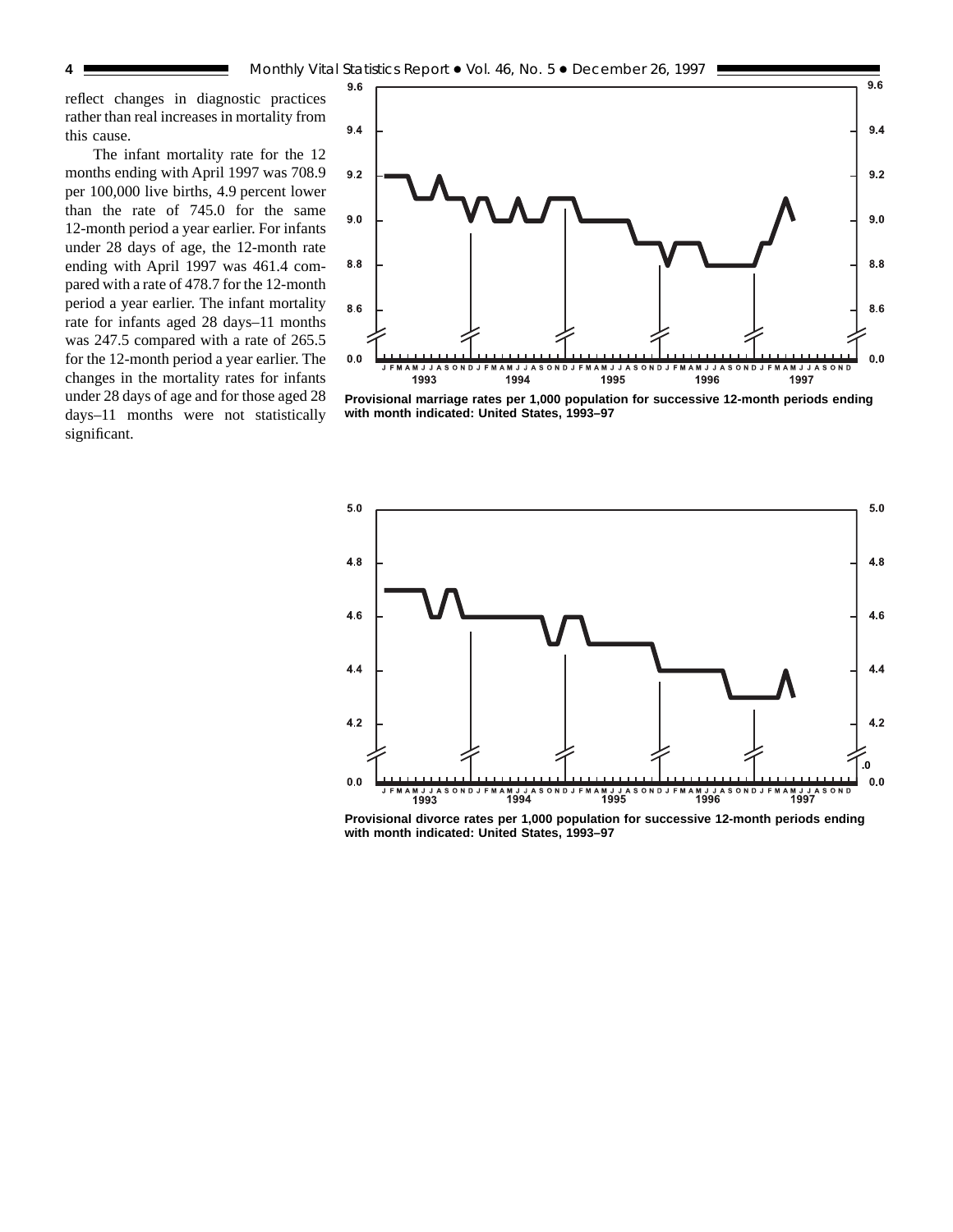

**Provisional death rates per 1,000 population for successive 12-month periods ending with month indicated: United States, 1993–97**



**Provisional infant mortality rates per 1,000 live births for successive 12-month periods ending with month indicated: United States, 1993–97**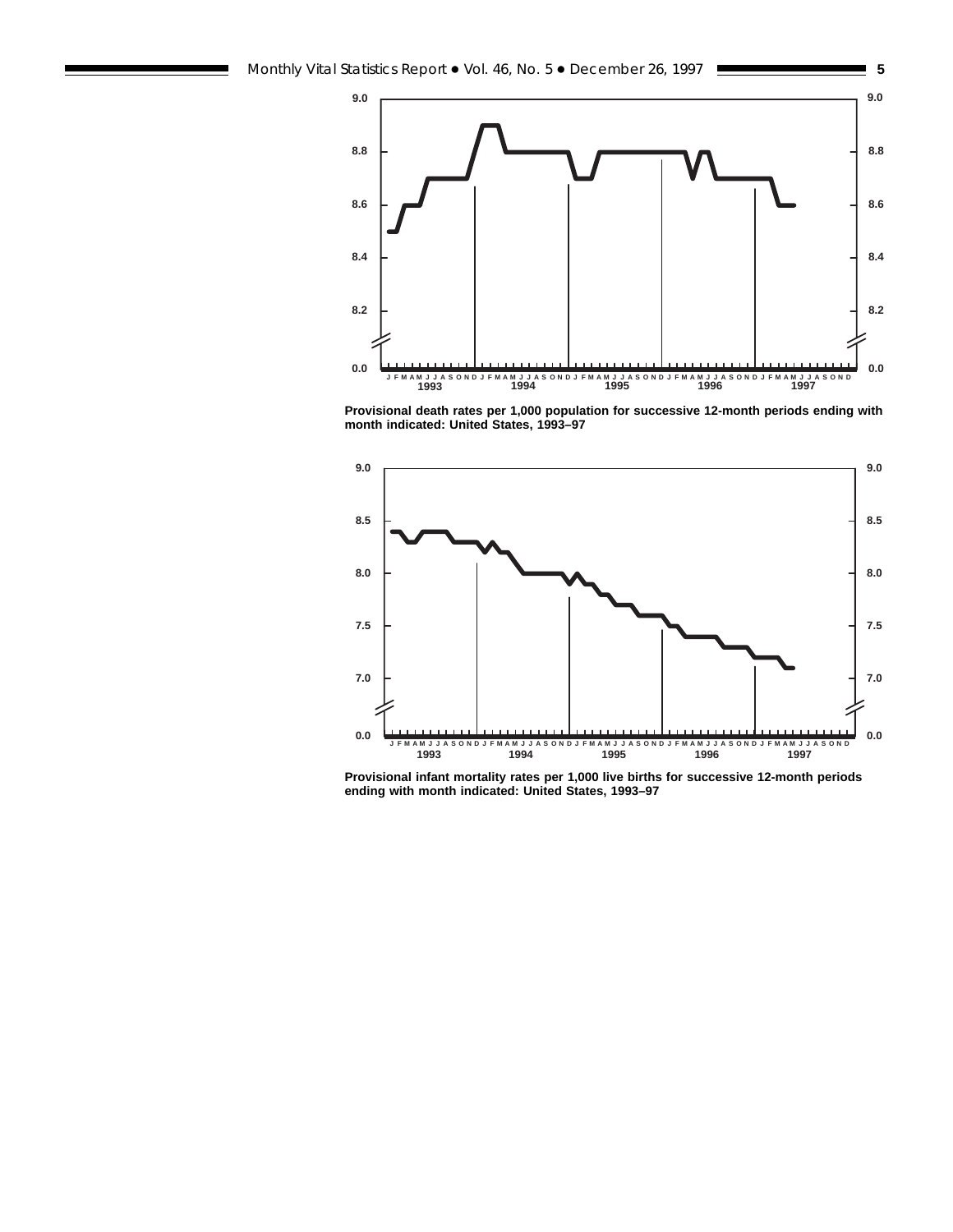## **Table 1. Provisional number of live births, marriages, divorces, deaths, and infant deaths and rates, by month: United States, January 1996–May 1997**

[Data are provisional and are subject to monthly reporting variation; see [Technical notes\]](#page-16-0)

|                                                                   |         | Live births                     |                  |                                     |         | Marriages                       |         | <b>Divorces</b>                 |         | Deaths                          |        | Infant deaths                    |
|-------------------------------------------------------------------|---------|---------------------------------|------------------|-------------------------------------|---------|---------------------------------|---------|---------------------------------|---------|---------------------------------|--------|----------------------------------|
|                                                                   |         |                                 | aged 15-44 years | Rate per 1,000 women                |         |                                 |         |                                 |         |                                 |        |                                  |
| Period                                                            | Number  | Rate per<br>1,000<br>population | Unadjusted       | Seasonally<br>adjusted <sup>1</sup> | Number  | Rate per<br>1,000<br>population | Number  | Rate per<br>1,000<br>population | Number  | Rate per<br>1,000<br>population | Number | Rate per<br>1,000<br>live births |
| 1996:                                                             |         |                                 |                  |                                     |         |                                 |         |                                 |         |                                 |        |                                  |
| January $\ldots$ , $\ldots$                                       | 318,000 | 14.2                            | 63.2             | 66.3                                | 100.000 | 4.6                             | 94,000  | 4.2                             | 220,000 | 9.8                             | 2,400  | 7.4                              |
| February                                                          | 286.000 | 13.7                            | 60.7             | 62.0                                | 155,000 | 7.7                             | 85,000  | 4.1                             | 193,000 | 9.2                             | 2,200  | 7.3                              |
| March                                                             | 334.000 | 14.9                            | 66.3             | 67.3                                | 147.000 | 6.8                             | 93.000  | 4.2                             | 206.000 | 9.2                             | 2,600  | 7.9                              |
| April<br>$\sim$ 100 km s $\sim$ 100 km s $\sim$ 100 km s $^{-1}$  | 314.000 | 14.5                            | 64.3             | 65.9                                | 172,000 | 8.2                             | 95.000  | 4.4                             | 192,000 | 8.8                             | 2,300  | 7.5                              |
| May $\ldots$                                                      | 332.000 | 14.8                            | 65.7             | 66.2                                | 241.000 | 10.7                            | 103,000 | 4.6                             | 198.000 | 8.8                             | 2,400  | 7.3                              |
| June $\ldots$                                                     | 304,000 | 14.0                            | 62.2             | 61.0                                | 242,000 | 11.2                            | 103,000 | 4.8                             | 179,000 | 8.2                             | 2,300  | 7.6                              |
| July<br>.                                                         | 343.000 | 15.3                            | 67.9             | 65.2                                | 235.000 | 10.5                            | 96.000  | 4.3                             | 187.000 | 8.3                             | 2,300  | 6.8                              |
| August $\ldots$ ,                                                 | 360,000 | 16.0                            | 71.3             | 67.3                                | 239.000 | 10.7                            | 101.000 | 4.5                             | 176.000 | 7.8                             | 2,200  | 6.7                              |
| September                                                         | 345.000 | 15.8                            | 70.6             | 66.5                                | 225,000 | 10.3                            | 92,000  | 4.2                             | 182.000 | 8.3                             | 2,400  | 7.1                              |
| October $\ldots$ , $\ldots$                                       | 348,000 | 15.5                            | 68.9             | 69.2                                | 231.000 | 10.3                            | 99.000  | 4.4                             | 188.000 | 8.3                             | 2,500  | 7.2                              |
| November<br>$\mathbb{Z}^2$ . The set of the set of $\mathbb{Z}^2$ | 313.000 | 14.3                            | 63.9             | 66.0                                | 171,000 | 7.9                             | 94,000  | 4.3                             | 191,000 | 8.8                             | 2,300  | 7.2                              |
| December<br>and a straight                                        | 302.000 | 13.4                            | 59.8             | 62.1                                | 184,000 | 8.1                             | 94,000  | 4.2                             | 200,000 | 8.9                             | 2,300  | 7.2                              |
| 1997:                                                             |         |                                 |                  |                                     |         |                                 |         |                                 |         |                                 |        |                                  |
| January $\ldots \ldots \ldots$                                    | 303,000 | 13.4                            | 59.8             | 62.7                                | 109,000 | 5.0                             | 93,000  | 4.1                             | 218,000 | 9.6                             | 2,100  | 6.6                              |
| February                                                          | 287.000 | 14.0                            | 62.7             | 63.9                                | 165.000 | 8.4                             | 87.000  | 4.2                             | 191.000 | 9.3                             | 2,200  | 7.6                              |
| March                                                             | 311.000 | 13.7                            | 61.4             | 62.2                                | 174,000 | 8.0                             | 94,000  | 4.1                             | 197.000 | 8.7                             | 2,500  | 7.8                              |
| April                                                             | 340.000 | 15.5                            | 69.4             | 71.2                                | 192,000 | 9.1                             | 106.000 | 4.8                             | 189.000 | 8.6                             | 2,100  | 6.3                              |
| Mav                                                               | 309,000 | 13.6                            | 61.0             | 61.4                                | 234,000 | 10.3                            | 98,000  | 4.3                             | 195.000 | 8.6                             | 2,200  | 7.0                              |

<sup>1</sup>The method of seasonal adjustment, developed by the U.S. Bureau of the Census, is described in The X-11 Variant of the Census Method II Seasonal Adjustment Program, Technical Paper No. 15 (1967 revision)

NOTE: Figures include all revisions received from the States and, therefore, may differ from those previously published.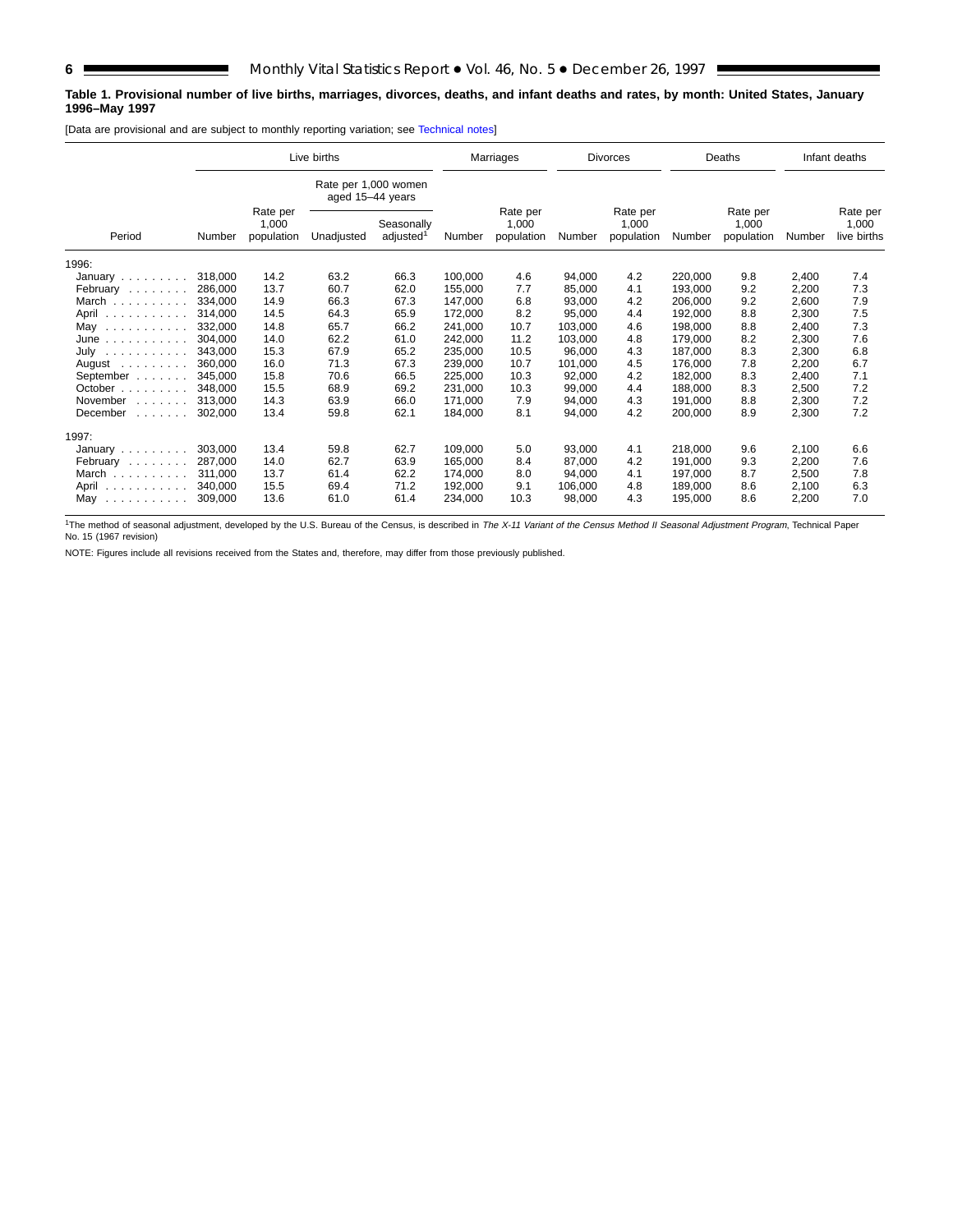# <span id="page-6-0"></span>**Table 2. Provisional number of live births and deaths: Each division and State, May 1996 and 1997, and cumulative figures, 1995–97**

[Data are estimates by State of residence; see [Technical notes\]](#page-16-0)

E

|                                                    | Live births     |                 |                   |                   |                   |                 | Deaths         |                  |                   |                   |  |  |  |  |
|----------------------------------------------------|-----------------|-----------------|-------------------|-------------------|-------------------|-----------------|----------------|------------------|-------------------|-------------------|--|--|--|--|
|                                                    |                 | May             |                   | January-May       |                   | May             |                |                  | January-May       |                   |  |  |  |  |
| Area                                               | 1997            | 1996            | 1997              | 1996              | 1995              | 1997            | 1996           | 1997             | 1996              | 1995              |  |  |  |  |
| New England $\ldots$<br>Maine.                     | 13,848<br>1,241 | 14,109<br>1,316 | 73,802<br>5,623   | 69,630<br>5,560   | 79,094<br>5,521   | 10,198<br>1,102 | 9,701<br>765   | 52,356<br>4,816  | 48,378<br>4,726   | 50,619<br>4,718   |  |  |  |  |
| New Hampshire                                      | 1,124           | 1,380           | 5,749             | 5,372             | 5,587             | 842             | 815            | 4,216            | 3,873             | 4,040             |  |  |  |  |
| Vermont $\dots\dots\dots\dots\dots\dots$           | 548             | 719             | 2,686             | 2,830             | 2,743             | 366             | 443            | 2,408            | 2,174             | 2,309             |  |  |  |  |
| Massachusetts                                      | 6,760           | 6,346           | 38,937            | 35,403            | 38,592            | 4,622           | 4,373          | 24,093           | 22,212            | 24,012            |  |  |  |  |
| Rhode Island                                       | 1,092           | 1,070           | 4,907             | 5,096             | 4,937             | 821             | 844            | 4,315            | 4,030             | 4,169             |  |  |  |  |
| Connecticut                                        | 3,083           | 3,278           | 15,900            | 15,369            | 21,714            | 2,445           | 2,461          | 12,508           | 11,363            | 11,371            |  |  |  |  |
| Middle Atlantic                                    | 42,416          | 44,842          | 210,094           | 214,179           | 209,302           | 29,535          | 32,131         | 158,834          | 159,604           | 163,582           |  |  |  |  |
| New York                                           | 20,708          | 22,963          | 106,111           | 111,142           | 106,084           | 12,495          | 15,789         | 71,879           | 72,726            | 74,553            |  |  |  |  |
| New Jersey                                         | 11,663          | 9,427           | 44,092            | 40,945            | 40,056            | 6,035           | 5,771          | 30,261           | 31,069            | 33,288            |  |  |  |  |
| Pennsylvania                                       | 10,045          | 12,452          | 59,891            | 62,092            | 63,162            | 11,005          | 10,571         | 56,694           | 55,809            | 55,741            |  |  |  |  |
|                                                    |                 |                 |                   |                   |                   |                 |                |                  |                   |                   |  |  |  |  |
| East North Central                                 | 49,540          | 50,102          | 243,733           | 253,439           | 250,902           | 32,624          | 31,380         | 166,211          | 169,602           | 168,296           |  |  |  |  |
| Ohio                                               | 11,273          | 10,164          | 57,616            | 58,965            | 61,187            | 7,739           | 7,699          | 45,153           | 45,052            | 45,761            |  |  |  |  |
| Indiana                                            | 5,916           | 6,348           | 31,291            | 33,018            | 29,887            | 6,044           | 4,445          | 21,689           | 23,153            | 21,711            |  |  |  |  |
| Illinois $\ldots \ldots \ldots \ldots$             | 15,209          | 14,944          | 72,567            | 74,202            | 75,589            | 8,294           | 8,631          | 43,662           | 45,200            | 46,408            |  |  |  |  |
| Michigan                                           | 11,463          | 12,966          | 54,850            | 59,330            | 56,344            | 6,932           | 6,959          | 35,930           | 36,351            | 35,269            |  |  |  |  |
| Wisconsin                                          | 5,679           | 5,680           | 27,409            | 27,924            | 27,895            | 3,615           | 3,646          | 19,777           | 19,846            | 19,147            |  |  |  |  |
| West North Central                                 | 22,646          | 19,829          | 105,547           | 103,481           | 102,424           | 13,359          | 13,453         | 75,587           | 72,447            | 73,323            |  |  |  |  |
| Minnesota                                          | 5,839           | 5,549           | 26.780            | 26,300            | 25,902            | 3,043           | 2,966          | 16,284           | 15,766            | 15,809            |  |  |  |  |
| $lowa \dots \dots \dots \dots \dots \dots$         | 3,583           | 2,945           | 14,917            | 13,234            | 12,517            | 2,092           | 2,350          | 12,158           | 11,363            | 11,050            |  |  |  |  |
| Missouri                                           | 5,541           | 5,633           | 30,810            | 30,437            | 30,608            | 4,092           | 3,970          | 23.806           | 23,111            | 24,193            |  |  |  |  |
| North Dakota                                       | 768             | 643             | 3,489             | 3,368             | 3,661             | 483             | 509            | 2,682            | 2,500             | 2,625             |  |  |  |  |
| South Dakota                                       | 879             | 877             | 4,230             | 3,918             | 4,667             | 487             | 614            | 3,111            | 2,578             | 3,002             |  |  |  |  |
| Nebraska                                           | 3,058           | 1,619           | 10,269            | 9,451             | 9,582             | 1,334           | 1,045          | 6,776            | 6,410             | 6,501             |  |  |  |  |
| Kansas                                             | 2,978           | 2,563           | 15,052            | 16,773            | 15,487            | 1,828           | 1,999          | 10,770           | 10,719            | 10,143            |  |  |  |  |
| South Atlantic                                     | 54,040          | 51,096          | 269,297           | 264,056           | 273,549           | 36,506          | 37,045         | 192,544          | 196.760           | 192,739           |  |  |  |  |
| Delaware                                           | 809             | 809             | 4,071             | 4,261             | 4,110             | 503             | 556            | 2,791            | 2,791             | 2,673             |  |  |  |  |
| Maryland                                           | 5,959           | 5,612           | 26,355            | 28,926            | 30,067            | 3,300           | 3,670          | 16,590           | 18,076            | 17,313            |  |  |  |  |
| District of Columbia                               | 720             | 689             | 3,368             | 3,387             | 3,745             | 501             | 508            | 2,579            | 2,665             | 2,809             |  |  |  |  |
| Virginia                                           | 7,395           | 7,384           | 34,994            | 34,055            | 40,885            | 4,437           | 4,332          | 22,949           | 22,502            | 23,367            |  |  |  |  |
| West Virginia                                      | 1,652           | 1,076           | 9,038             | 7,793             | 8,932             | 1,678           | 1,805          | 9,511            | 8,104             | 8,753             |  |  |  |  |
| North Carolina                                     | 8,535           | 6,572           | 44,165            | 42,593            | 42,568            | 5,591           | 5,594          | 29,080           | 29,461            | 28,221            |  |  |  |  |
| South Carolina                                     | 3,803           | 4,505           | 21,252            | 21,174            | 20,770            | 3,204           | 3,090          | 13,894           | 15,300            | 14,204            |  |  |  |  |
| Georgia                                            | 9,191           | 9,977           | 48,476            | 47,797            | 48,272            | 4,861           | 5,076          | 26,296           | 27,148            | 25,879            |  |  |  |  |
| Florida                                            | 15,976          | 14,472          | 77,578            | 74,070            | 74,200            | 12,431          | 12,414         | 68,854           | 70,713            | 69,520            |  |  |  |  |
| East South Central                                 | 19,333          | 20,283          | 89,762            | 90,786            | 92,162            | 14,333          | 13,816         | 70,831           | 69,528            | 69,872            |  |  |  |  |
| Kentucky.                                          | 4,347           | 4,247           | 21,413            | 21,647            | 20,343            | 3,179           | 3,019          | 17,219           | 16,754            | 17,572            |  |  |  |  |
| Tennessee                                          | 7,032           | 8,136           | 28,923            | 28,082            | 29,917            | 5,124           | 5,228          | 23,108           | 21,620            | 22,227            |  |  |  |  |
| Alabama                                            | 5,003           | 4,460           | 24,340            | 24,790            | 25,318            | 3,696           | 3,341          | 18,756           | 19,323            | 18,587            |  |  |  |  |
| Mississippi                                        | 2,951           | 3,440           | 15,086            | 16,267            | 16,584            | 2,334           | 2,228          | 11,748           | 11,831            | 11,486            |  |  |  |  |
|                                                    |                 |                 |                   |                   |                   |                 |                |                  |                   |                   |  |  |  |  |
| West South Central                                 | 40,152<br>2,805 | 41,682          | 182,259<br>13,945 | 183,033<br>13,984 | 204,770<br>13,528 | 20,058<br>2,250 | 20,562         | 97,660           | 104,778<br>11,027 | 103,861<br>10,760 |  |  |  |  |
| Arkansas<br>Louisiana                              | 5,840           | 2,561<br>6,017  | 26,129            | 27,842            | 28,625            | 3,330           | 1,944<br>2,780 | 10,650<br>16,399 | 18,709            | 17,087            |  |  |  |  |
| Oklahoma                                           | 4,353           | 4,727           | 18,960            | 19,079            | 19,353            | 2,458           | 2,696          | 14,792           | 14,700            | 14,186            |  |  |  |  |
| $\textsf{Texas}^1$                                 | 27,154          | 28,377          | 123,225           | 122,128           | 143,264           | 12,020          | 13,142         | 55,819           | 60,342            | 61,828            |  |  |  |  |
|                                                    |                 |                 |                   |                   |                   |                 |                |                  |                   |                   |  |  |  |  |
| Mountain $\ldots$ , $\ldots$ , $\ldots$ , $\ldots$ | 24,209          | 24,094          | 114,678           | 105,010           | 102,610           | 9,873           | 10,962         | 50,742           | 52,507            | 49,266            |  |  |  |  |
| Montana                                            | 1,005           | 947             | 4,295             | 4,492             | 4,535             | 645             | 634            | 3,244            | 3,254             | 3,261             |  |  |  |  |
| $Idaho \ldots  \ldots $                            | 1,603           | 1,605           | 7,062             | 7,852             | 6,970             | 663             | 712            | 3,846            | 3,587             | 3,517             |  |  |  |  |
| Wyoming                                            | 425             | 436             | 2,552             | 2,469             | 2,689             | 319             | 287            | 1,586            | 1,434             | 1,603             |  |  |  |  |
| Colorado                                           | 4,802           | 4,438           | 23,470            | 20,362            | 21,868            | 2,059           | 1,959          | 11,101           | 11,045            | 10,719            |  |  |  |  |
| New Mexico                                         | 2,286           | 2,086           | 10,805            | 10,928            | 10,962            | 1,057           | 1,230          | 6,046            | 5,762             | 5,325             |  |  |  |  |
| Arizona. $\ldots$ .                                | 9,340           | 9,397           | 39,401            | 34,678            | 31,916            | 3,333           | 4,102          | 14,497           | 16,823            | 14,791            |  |  |  |  |
| Utah                                               | 2,786           | 3,350           | 17,422            | 16,131            | 15,884            | 690             | 986            | 4,806            | 4,830             | 4,627             |  |  |  |  |
| $N$ evada                                          | 1,962           | 1,835           | 9,671             | 8,098             | 7,786             | 1,107           | 1,052          | 5,616            | 5,772             | 5,423             |  |  |  |  |
| Pacific.                                           | 46,579          | 69,257          | 257,446           | 294.926           | 293,880           | 28,084          | 29,157         | 125,237          | 134,662           | 132,085           |  |  |  |  |
| Washington                                         | 6,160           | 7,176           | 30,957            | 34,053            | 30,831            | 3,657           | 2,828          | 19,083           | 16,935            | 16,153            |  |  |  |  |
| $O$ regon. $\ldots$ .                              | 3,820           | 3,905           | 18,976            | 19,350            | 18,503            | 2,489           | 2,230          | 13,204           | 12,437            | 12,155            |  |  |  |  |
| $California1$                                      | 34,060          | 55,764          | 196,524           | 229,692           | 232,710           | 21,105          | 23,227         | 88,696           | 100,952           | 99,657            |  |  |  |  |
| Alaska                                             | 888             | 847             | 3,973             | 4,203             | 4,518             | 193             | 209            | 881              | 938               | 857               |  |  |  |  |
| Hawaii                                             | 1,651           | 1,565           | 7,016             | 7,628             | 7,318             | 640             | 663            | 3,373            | 3,400             | 3,263             |  |  |  |  |
| Puerto Rico <sup>2</sup> .                         | 4,807           | 4,174           | 27,019            | 23,931            | 24,794            | 2,612           | 2,611          | 12,220           | 11,404            | 12,216            |  |  |  |  |
|                                                    |                 |                 |                   |                   |                   |                 |                |                  |                   |                   |  |  |  |  |

1Figures include adjustments for varying lengths of reporting periods; see [Technical notes.](#page-16-0)

<sup>2</sup>Data for Puerto Rico are not included in U.S. total figures.

NOTES: Figures include all revisions received from the States. Cumulative figures for the current year reflect revisions received for previous months, and figures for earlier years may differ from those previously published.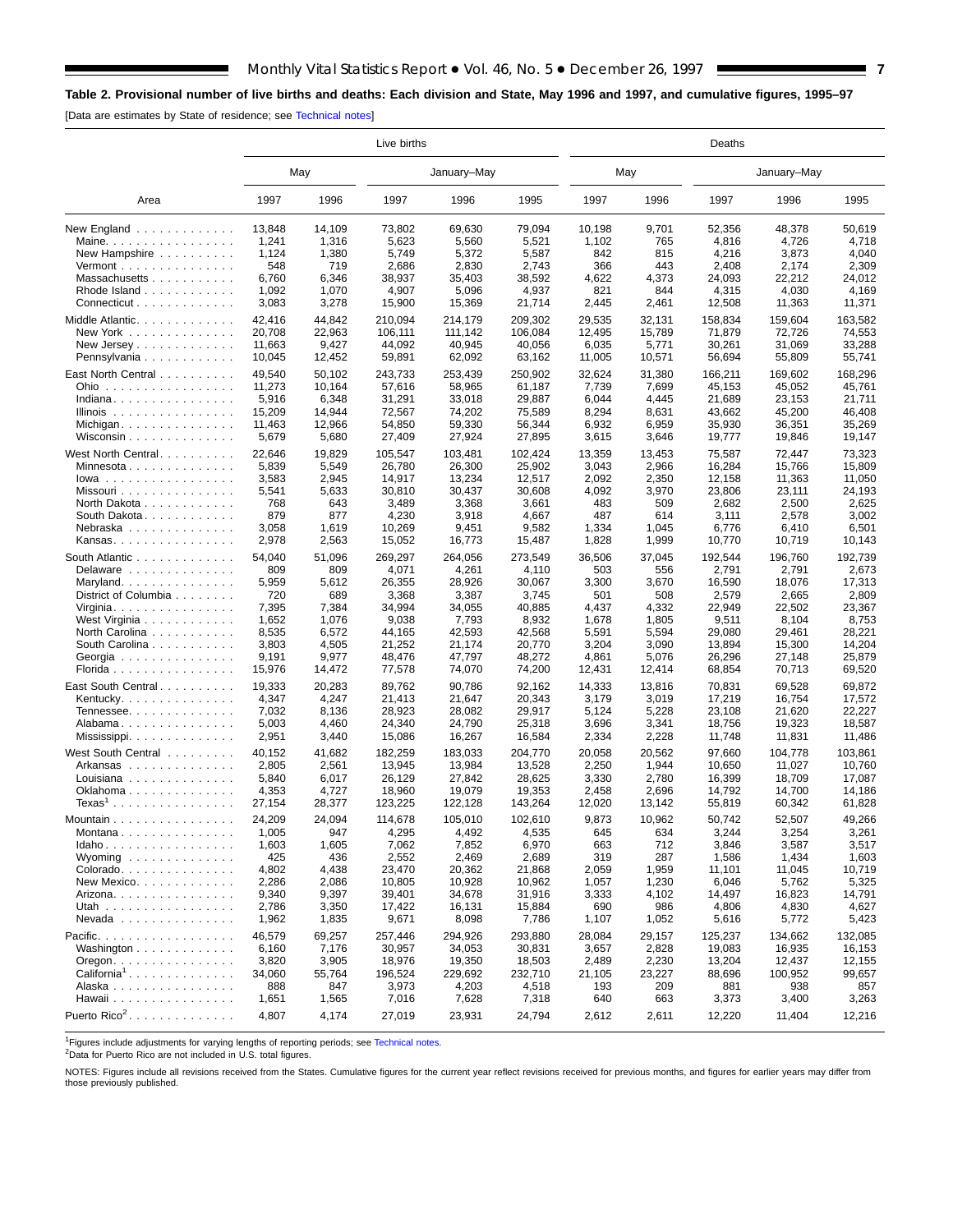## **Table 3. Provisional number of marriages an[d divorces: Each](#page-16-0) division and State, May 1996 and 1997, and cumulative figures, 1995–97**

[By State of occurrence. Number of events reported; see Technical notes. Divorces include reported annulments]

|                                                           | Marriages |        |         |             | <b>Divorces</b> |                      |                      |                      |                                                                                                                                                                                                                                                                                                                                                                                              |                      |  |  |
|-----------------------------------------------------------|-----------|--------|---------|-------------|-----------------|----------------------|----------------------|----------------------|----------------------------------------------------------------------------------------------------------------------------------------------------------------------------------------------------------------------------------------------------------------------------------------------------------------------------------------------------------------------------------------------|----------------------|--|--|
|                                                           |           | May    |         | January-May |                 | May                  |                      |                      | January-May                                                                                                                                                                                                                                                                                                                                                                                  |                      |  |  |
| Area                                                      | 1997      | 1996   | 1997    | 1996        | 1995            | 1997                 | 1996                 | 1997                 | 1996                                                                                                                                                                                                                                                                                                                                                                                         | 1995                 |  |  |
| New England                                               | 18,134    | 9,353  | 126,371 | 24,929      | 25,288          | 5,887                | 12,377               | 16,888               | 10,461                                                                                                                                                                                                                                                                                                                                                                                       | 16,164               |  |  |
| Maine.                                                    | .         | 411    | .       | 1,914       | 2,594           | 428                  | 225                  | 1,387                | 1,636                                                                                                                                                                                                                                                                                                                                                                                        | 1,944                |  |  |
| New Hampshire                                             | 500       | 573    | 2,595   | 2,269       | 2,166           | 602                  | 456                  | 2,519                | 1,964                                                                                                                                                                                                                                                                                                                                                                                        | 2,019                |  |  |
| Vermont $\dots\dots\dots\dots\dots\dots$                  | 312       | 325    | 1,437   | 1,373       | 1,444           | 377                  | 372                  | 1,311                | 1,207                                                                                                                                                                                                                                                                                                                                                                                        | 1,350                |  |  |
| Massachusetts                                             | 4,074     | 5,387  | 12,666  | 11,537      | 11,802          | 3,292                | $- - -$              | 6,222                | $- - -$                                                                                                                                                                                                                                                                                                                                                                                      | 5,383                |  |  |
| Rhode Island                                              | 833       | 735    | 2,614   | 2,159       | 1,913           | 251                  | 358                  | 1,258                | 1,375                                                                                                                                                                                                                                                                                                                                                                                        | 1,473                |  |  |
| Connecticut                                               | 2,415     | 1,922  | 7,059   | 5,677       | 5,369           | 937                  | 966                  | 4,191                | 4,279                                                                                                                                                                                                                                                                                                                                                                                        | 3,995                |  |  |
| Middle Atlantic.                                          | 31,015    | 26,668 | 112,982 | 82,740      | 84,540          | 9,666                | 11,948               | 52,465               | 49,535                                                                                                                                                                                                                                                                                                                                                                                       | 49,540               |  |  |
| New York <sup>2</sup> .                                   | 14,289    | 12.665 | 71,507  | 46,338      | 46,265          | 4,796                | 6,634                | 26,604               | 23,982                                                                                                                                                                                                                                                                                                                                                                                       | 23,019               |  |  |
| New Jersey                                                | 9,454     | 5,534  | 21,355  | 15,685      | 15,891          | 2,171                | 2,459                | 11,123               | 10,715                                                                                                                                                                                                                                                                                                                                                                                       | 10,219               |  |  |
| Pennsylvania                                              | 7,272     | 8,469  | 20,120  | 20,717      | 22,384          | 2,699                | 2,855                | 14,738               | 14,838                                                                                                                                                                                                                                                                                                                                                                                       | 16,302               |  |  |
|                                                           |           |        |         |             |                 |                      |                      |                      |                                                                                                                                                                                                                                                                                                                                                                                              |                      |  |  |
| East North Central                                        | 26,056    | 29,602 | 99,901  | 97,128      | 105,233         | 112,397              | 114,440              | <sup>1</sup> 56,612  | <sup>1</sup> 57,996                                                                                                                                                                                                                                                                                                                                                                          | <sup>1</sup> 61,468  |  |  |
| Ohio                                                      | 7,442     | 7,354  | 26,530  | 24,128      | 29,440          | 4,434                | 5,160                | 18,056               | 18,285                                                                                                                                                                                                                                                                                                                                                                                       | 19,956               |  |  |
| Indiana                                                   | 2,670     | 4,286  | 12,291  | 15,188      | 16,265          | $\sim$ $\sim$ $\sim$ | $\sim$ $\sim$ $\sim$ | $\sim$ $\sim$ $\sim$ | .                                                                                                                                                                                                                                                                                                                                                                                            | .                    |  |  |
| Illinois $\dots \dots \dots \dots$                        | 8,018     | 8,273  | 32,841  | 27,789      | 28,779          | 3,041                | 4,036                | 15,558               | 15,776                                                                                                                                                                                                                                                                                                                                                                                       | 16,833               |  |  |
| Michigan                                                  | 4,846     | 6,381  | 18,209  | 19,970      | 20,676          | 3,556                | 3,899                | 15,838               | 16,972                                                                                                                                                                                                                                                                                                                                                                                       | 17,394               |  |  |
| Wisconsin                                                 | 3,080     | 3,308  | 10,030  | 10,053      | 10,073          | 1,366                | 1,345                | 7,160                | 6,963                                                                                                                                                                                                                                                                                                                                                                                        | 7,285                |  |  |
| West North Central                                        | 11,357    | 12,740 | 44,751  | 46,401      | 46,468          | 5,315                | 6,471                | 28,386               | 31,180                                                                                                                                                                                                                                                                                                                                                                                       | 30,911               |  |  |
| Minnesota                                                 | 3,002     | 2,527  | 9,214   | 9,233       | 9,178           | 1,281                | 1,335                | 5,902                | 6,150                                                                                                                                                                                                                                                                                                                                                                                        | 6,334                |  |  |
| $lowa$                                                    | 1,475     | 2,425  | 6,311   | 6,710       | 6,554           | 771                  | 838                  | 4,130                | 4,137                                                                                                                                                                                                                                                                                                                                                                                        | 4,619                |  |  |
| Missouri                                                  | 3,602     | 3,779  | 14,950  | 16,088      | 16,121          | 2,095                | 2,212                | 10,142               | 10,851                                                                                                                                                                                                                                                                                                                                                                                       | 11,784               |  |  |
| North Dakota                                              | 204       | 403    | 1,040   | 1,335       | 1,190           | 140                  | 229                  | 791                  | 980                                                                                                                                                                                                                                                                                                                                                                                          | 919                  |  |  |
| South Dakota                                              | 545       | 633    | 2,000   | 1,996       | 2,202           | 242                  | 233                  | 1,120                | 1,113                                                                                                                                                                                                                                                                                                                                                                                        | 1,181                |  |  |
| Nebraska                                                  | 1,359     | 1,388  | 4,357   | 4,305       | 4,282           | 664                  | 489                  | 2,686                | 2,523                                                                                                                                                                                                                                                                                                                                                                                        | 2,683                |  |  |
| Kansas                                                    | 1,170     | 1,585  | 6,879   | 6,734       | 6,941           | 122                  | 1,135                | 3,615                | 5,426                                                                                                                                                                                                                                                                                                                                                                                        | 3,391                |  |  |
|                                                           |           |        |         |             |                 |                      |                      |                      |                                                                                                                                                                                                                                                                                                                                                                                              |                      |  |  |
| South Atlantic                                            | 40,445    | 43,642 | 182,038 | 167,784     | 167,379         | 19,697               | 19,150               | 97,626               | 86,245                                                                                                                                                                                                                                                                                                                                                                                       | 92,937               |  |  |
| Delaware                                                  | 568       | 560    | 1,890   | 1,753       | 1,740           | 267                  | 319                  | 1,283                | 1,415                                                                                                                                                                                                                                                                                                                                                                                        | 1,601                |  |  |
| Maryland                                                  | 4,345     | 4,588  | 14,084  | 13,502      | 13,237          | 1,065                | 1,049                | 5,733                | 5,635                                                                                                                                                                                                                                                                                                                                                                                        | 6,063                |  |  |
| District of Columbia                                      | 63        | 232    | 491     | 650         | 576             | 55                   | 121                  | 390                  | 444                                                                                                                                                                                                                                                                                                                                                                                          | 536                  |  |  |
| Virginia. $\ldots$ .                                      | 6,959     | 6,194  | 24,616  | 21,847      | 24,957          | 2,573                | 2,690                | 13,705               | 11,164                                                                                                                                                                                                                                                                                                                                                                                       | 10,993               |  |  |
| West Virginia                                             | 1,015     | 827    | 2,914   | 3,281       | 3,403           | 945                  | 1,089                | 3,952                | 2,794                                                                                                                                                                                                                                                                                                                                                                                        | 3,821                |  |  |
| North Carolina                                            | 6,788     | 5,327  | 24,717  | 21,070      | 23,129          | 3,351                | 3,391                | 15,779               | 13,885                                                                                                                                                                                                                                                                                                                                                                                       | 15,180               |  |  |
| South Carolina                                            | 4,645     | 4,635  | 17,030  | 17,404      | 17,180          | 1,259                | 1,052                | 6,275                | 6,033                                                                                                                                                                                                                                                                                                                                                                                        | 5,807                |  |  |
| Georgia                                                   | 4,526     | 5,743  | 23,287  | 23,465      | 23,247          | 3,150                | 3,185                | 15,618               | 14,357                                                                                                                                                                                                                                                                                                                                                                                       | 14,956               |  |  |
| Florida                                                   | 11,536    | 15,536 | 73,009  | 64,812      | 59,910          | 7,032                | 6,254                | 34,891               | 30,518                                                                                                                                                                                                                                                                                                                                                                                       | 33,980               |  |  |
| East South Central.                                       | 14,159    | 15,753 | 70,360  | 67,401      | 71,823          | 6,847                | 7,987                | 33,827               | 40,283                                                                                                                                                                                                                                                                                                                                                                                       | 40,188               |  |  |
| Kentucky. $\ldots$ .                                      | 3,535     | 4,370  | 16,712  | 14,882      | 17,189          | 1,606                | 1,881                | 8,961                | 9,082                                                                                                                                                                                                                                                                                                                                                                                        | 9,581                |  |  |
| Tennessee                                                 | 5,122     | 5,452  | 27,762  | 26,810      | 32,584          | 2,221                | 3,030                | 10,278               | 14,860                                                                                                                                                                                                                                                                                                                                                                                       | 14,168               |  |  |
| Alabama                                                   | 3,509     | 3,851  | 16,958  | 17,641      | 14,376          | 2,018                | 2,031                | 8,713                | 10,761                                                                                                                                                                                                                                                                                                                                                                                       | 10,818               |  |  |
| Mississippi                                               | 1,993     | 2,080  | 8,928   | 8,068       | 7,674           | 1,002                | 1,045                | 5,875                | 5,580                                                                                                                                                                                                                                                                                                                                                                                        | 5,621                |  |  |
|                                                           |           |        |         |             |                 |                      |                      |                      |                                                                                                                                                                                                                                                                                                                                                                                              |                      |  |  |
| West South Central                                        | 29,368    | 28,702 | 107,207 | 106,689     | 119,494         | 12,824               | 112,238              | 112,618              | <sup>1</sup> 56,187                                                                                                                                                                                                                                                                                                                                                                          | 157,211              |  |  |
| Arkansas                                                  | 4,001     | 3,523  | 11,750  | 12,270      | 13,230          | 1,200                | 1,433                | 5,100                | 5,158                                                                                                                                                                                                                                                                                                                                                                                        | 5,651                |  |  |
| Louisiana                                                 | 3,825     | 3,774  | 6,629   | 13,956      | 13,887          | $\sim$ $\sim$ $\sim$ | $- - -$              | $\sim$ $\sim$ $\sim$ | .                                                                                                                                                                                                                                                                                                                                                                                            | .                    |  |  |
| Oklahoma                                                  | 2,726     | 3,047  | 10,836  | 10,790      | 10,672          | 1,624                | 1,849                | 7,518                | 8,577                                                                                                                                                                                                                                                                                                                                                                                        | 9,018                |  |  |
| Texas $3 \ldots \ldots \ldots \ldots$                     | 18,816    | 18,358 | 77,992  | 69,673      | 81,705          | $\sim$ $\sim$ $\sim$ | 8,956                | $  -$                | 42,452                                                                                                                                                                                                                                                                                                                                                                                       | 42,542               |  |  |
| Mountain                                                  | 24,194    | 25,880 | 110,018 | 109,345     | 104,218         | 15,098               | 15,249               | 125,189              | 125,362                                                                                                                                                                                                                                                                                                                                                                                      | 124,462              |  |  |
| Montana                                                   | 509       | 533    | 1,715   | 1,862       | 1,792           | 380                  | 392                  | 1,607                | 1,786                                                                                                                                                                                                                                                                                                                                                                                        | 1,586                |  |  |
| Idaho                                                     | 1,130     | 1,064  | 5,093   | 4,820       | 5,113           | 604                  | 679                  | 3,205                | 3,057                                                                                                                                                                                                                                                                                                                                                                                        | 2,756                |  |  |
| Wyoming $\ldots \ldots \ldots \ldots$                     | 399       | 364    | 1,531   | 1,426       | 1,485           | 211                  | 325                  | 1,211                | 1,372                                                                                                                                                                                                                                                                                                                                                                                        | 1,377                |  |  |
| Colorado.                                                 | 3,021     | 3,013  | 11,451  | 11,186      | 11,207          | $\sim$ $\sim$ $\sim$ | $\sim$ $\sim$ $\sim$ | $\sim$ $\sim$ $\sim$ | $\sim$ $\sim$ $\sim$                                                                                                                                                                                                                                                                                                                                                                         | $\sim$ $\sim$ $\sim$ |  |  |
| New Mexico <sup>4,5</sup>                                 | 1,470     | 1,653  | 6,516   | 6,604       | 5,651           | 783                  | 969                  | 4,243                | 4,906                                                                                                                                                                                                                                                                                                                                                                                        | 4,500                |  |  |
| Arizona <sup>2</sup>                                      | 3,788     | 4,329  | 18,069  | 17,317      | 16,155          | 2,414                | 2,183                | 11,269               | 10,622                                                                                                                                                                                                                                                                                                                                                                                       | 10,406               |  |  |
| Utah                                                      | 1,235     | 1,720  | 6,898   | 7,679       | 7,596           | 706                  | 701                  | 3,654                | 3,619                                                                                                                                                                                                                                                                                                                                                                                        | 3,837                |  |  |
| Nevada                                                    | 12,642    | 13,204 | 58,745  | 58,451      | 55,219          | $\sim$ $\sim$ $\sim$ | $\sim$ $\sim$ $\sim$ | $\sim$ - $\sim$      | $\sim$ - $\sim$                                                                                                                                                                                                                                                                                                                                                                              | $- - -$              |  |  |
|                                                           |           |        |         |             |                 |                      |                      | <sup>1</sup> 19,880  |                                                                                                                                                                                                                                                                                                                                                                                              |                      |  |  |
| Pacific.                                                  | 27,700    | 27,062 | 122,201 | 118,351     | 94,597          | 14,346               | 14,066               |                      | 120,773                                                                                                                                                                                                                                                                                                                                                                                      | 121,670              |  |  |
| Washington $\ldots$ , $\ldots$ , $\ldots$ ,               | 3,540     | 3,784  | 14,450  | 14,313      | 13,804          | 2,741                | 2,332                | 11,224               | 11,402                                                                                                                                                                                                                                                                                                                                                                                       | 12,188               |  |  |
| $O$ regon. $\ldots$ $\ldots$ $\ldots$ $\ldots$ $\ldots$ . | 1,660     | 2,096  | 8,111   | 7,725       | 8,517           | 937                  | 1,136                | 5,669                | 6,270                                                                                                                                                                                                                                                                                                                                                                                        | 6,228                |  |  |
| California                                                | 20,050    | 18,883 | 89,907  | 86,783      | 63,243          | $\sim$ $\sim$ $\sim$ | $\sim$ $\sim$ $\sim$ | $- - -$              | $- - -$                                                                                                                                                                                                                                                                                                                                                                                      | $  -$                |  |  |
| Alaska                                                    | 505       | 396    | 1,710   | 1,682       | 1,724           | 224                  | 188                  | 1,112                | 1,123                                                                                                                                                                                                                                                                                                                                                                                        | 1,201                |  |  |
| Hawaii                                                    | 1,945     | 1,903  | 8,023   | 7,848       | 7,309           | 444                  | 410                  | 1,875                | 1,978                                                                                                                                                                                                                                                                                                                                                                                        | 2,053                |  |  |
| Puerto Rico <sup>6</sup> .                                | 2,285     | 2,324  | 11,690  | 11,628      | 12,031          | $\sim$ $\sim$ $\sim$ | $\sim$ $\sim$ $\sim$ | $\sim$ $\sim$ $\sim$ | $\frac{1}{2} \frac{1}{2} \frac{1}{2} \frac{1}{2} \frac{1}{2} \frac{1}{2} \frac{1}{2} \frac{1}{2} \frac{1}{2} \frac{1}{2} \frac{1}{2} \frac{1}{2} \frac{1}{2} \frac{1}{2} \frac{1}{2} \frac{1}{2} \frac{1}{2} \frac{1}{2} \frac{1}{2} \frac{1}{2} \frac{1}{2} \frac{1}{2} \frac{1}{2} \frac{1}{2} \frac{1}{2} \frac{1}{2} \frac{1}{2} \frac{1}{2} \frac{1}{2} \frac{1}{2} \frac{1}{2} \frac{$ | $\sim$ $\sim$ $\sim$ |  |  |

- - - Data not available.

1Excludes figures for State(s) shown below as not available. 2Figures for marriages are marriage licenses issued for some counties.

<sup>3</sup>Figures include adjustments for varying lengths of reporting periods; see [Technical notes.](#page-16-0)<br><sup>4</sup>Figures for marriages are marriage licenses issued.<br><sup>5</sup>Figures for divorces include estimates for some counties.<br><sup>6</sup>Data for

NOTES: Figures include all revisions received from the States. Cumulative figures for the current year reflect revisions received for previous months, and figures for earlier years may differ from those previously published.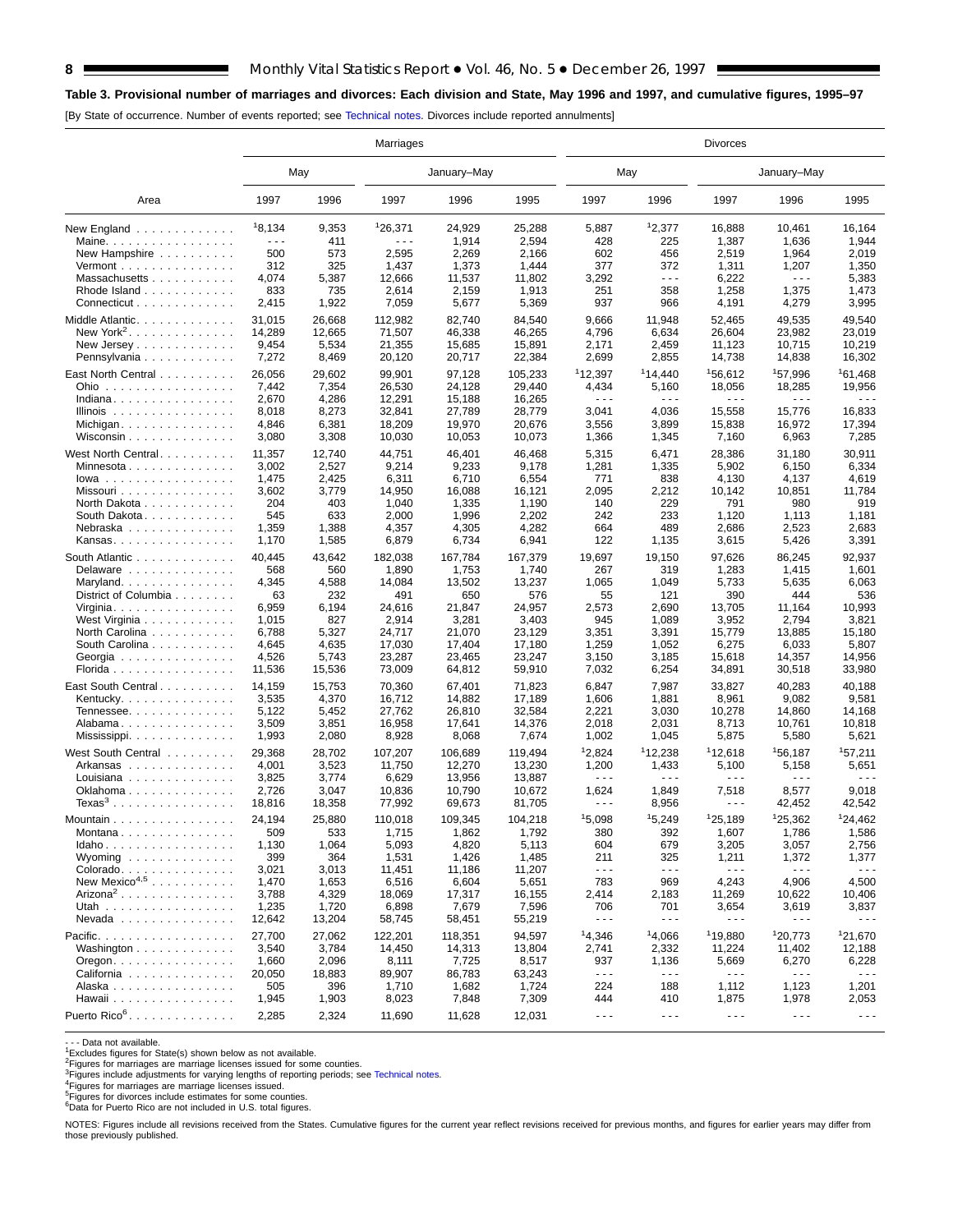## <span id="page-8-0"></span>**Table 4. Provisional number of deaths under 1 year and infant mortality rates: Each division and State, 12 months ending with May 1996 and 1997**

[Data are estimates by State of residence. Figures should be interpreted with caution because of conversion of place of occurrence to place of residence; see [Technical](#page-16-0) [notes. I](#page-16-0)nfant mortality rates are deaths under 1 year per 1,000 live births in specified area]

|                         |              |            | 12 months ending with May |            |
|-------------------------|--------------|------------|---------------------------|------------|
|                         | 1997         |            | 1996                      |            |
| Area                    | Number       | Rate       | Number                    | Rate       |
|                         | 962          | 5.5        | 885                       | 5.2        |
|                         | 48           | 3.5        | 83                        | 5.9        |
|                         | 76           | 5.2        | 61                        | 4.1        |
|                         | 49           | 7.4        | 51                        | 7.4        |
|                         | 409          | 4.9        | 372                       | 4.5        |
|                         | 76           | 6.1        | 82                        | 6.4        |
|                         | 304          | 6.8        | 236                       | 6.1        |
| Middle Atlantic         | 3,577        | 6.7        | 3,867                     | 7.2        |
|                         | 1,712        | 6.4        | 1,927                     | 7.2        |
|                         | 812          | 6.9        | 791                       | 6.8        |
|                         | 1,053        | 7.1        | 1,149                     | 7.6        |
|                         | 4,691        | 7.6        | 5,194                     | 8.3        |
|                         | 1,121        | 7.4        | 1,255                     | 8.2        |
|                         | 589          | 7.2        | 683                       | 7.8        |
|                         | 1,430        | 7.8<br>8.1 | 1,647                     | 8.9<br>8.1 |
|                         | 1,079<br>472 | 7.1        | 1,101<br>508              | 7.6        |
|                         |              |            |                           |            |
| West North Central      | 1,845        | 7.2        | 1,758                     | 6.9        |
|                         | 417          | 6.5        | 383                       | 6.1        |
|                         | 206<br>609   | 5.6<br>8.3 | 214<br>565                | 5.8<br>7.6 |
|                         | 53           | 6.2        | 41                        | 4.9        |
|                         | 62           | 6.0        | 68                        | 6.9        |
|                         | 203          | 8.4        | 175                       | 7.6        |
|                         | 295          | 7.7        | 312                       | 8.1        |
|                         | 5,261        | 7.9        | 5,615                     | 8.7        |
|                         | 75           | 7.5        | 74                        | 7.3        |
|                         | 586          | 8.6        | 595                       | 8.4        |
|                         | 107          | 13.0       | 153                       | 17.8       |
|                         | 618          | 6.9        | 686                       | 8.3        |
|                         | 141          | 6.8        | 159                       | 8.0        |
|                         | 1,016        | 9.4        | 956                       | 9.4        |
|                         | 406          | 8.0        | 445                       | 8.9        |
|                         | 958          | 8.3        | 1,096                     | 9.7        |
|                         | 1,354        | 7.0        | 1,451                     | 7.7        |
|                         | 2,101        | 9.2        | 2,054                     | 9.3        |
|                         | 435          | 8.3        | 394                       | 7.5        |
|                         | 655          | 8.8        | 643                       | 8.9        |
|                         | 579          | 9.5        | 620                       | 10.2       |
|                         | 432          | 10.7       | 397                       | 10.8       |
| West South Central      | 3,128        | 6.8        | 3,351                     | 7.4        |
|                         | 300          | 8.4        | 284                       | 8.2        |
|                         | 585          | 9.1        | 592                       | 8.9        |
|                         | 394          | 8.7        | 419                       | 9.2        |
|                         | 1,849        | 5.9        | 2,056                     | 6.7        |
|                         | 1,884        | 7.1        | 1,697                     | 7.0        |
|                         | 78           | $\sqrt{4}$ | 81                        | $\sim$     |
|                         | 131          | 7.2        | 120                       | 6.4        |
|                         | 34           | 5.4        | 51                        | 8.4        |
|                         | 383          | 7.6        | 348                       | 7.2<br>6.5 |
|                         | 186<br>706   | 6.9<br>8.4 | 177<br>563                | 7.9        |
|                         | 233          | 5.5        | 218                       | 5.6        |
|                         | 133          | 5.3        | 139                       | 6.4        |
|                         |              |            |                           |            |
|                         | 3,923<br>434 | 6.0<br>5.7 | 4,179<br>348              | 5.8<br>4.3 |
|                         | 260          | 6.0        | 242                       | 5.5        |
| California <sup>1</sup> | 3,072        | 6.0        | 3,406                     | 6.1        |
|                         | 65           | 6.5        | 71                        | 7.3        |
|                         | 92           | 5.2        | 112                       | 6.0        |
|                         | 549          | 8.5        | 654                       | 10.8       |
|                         |              |            |                           |            |

1Figures include adjustments for varying lengths of reporting periods; see [Technical notes.](#page-16-0)<br><sup>2</sup>Data for Puerto Rico are not included in U.S. total figures.

NOTES: Figures include all revisions received from the States. Figures for the current year reflect revisions received for previous months, and figures for earlier years may differ from those previously published.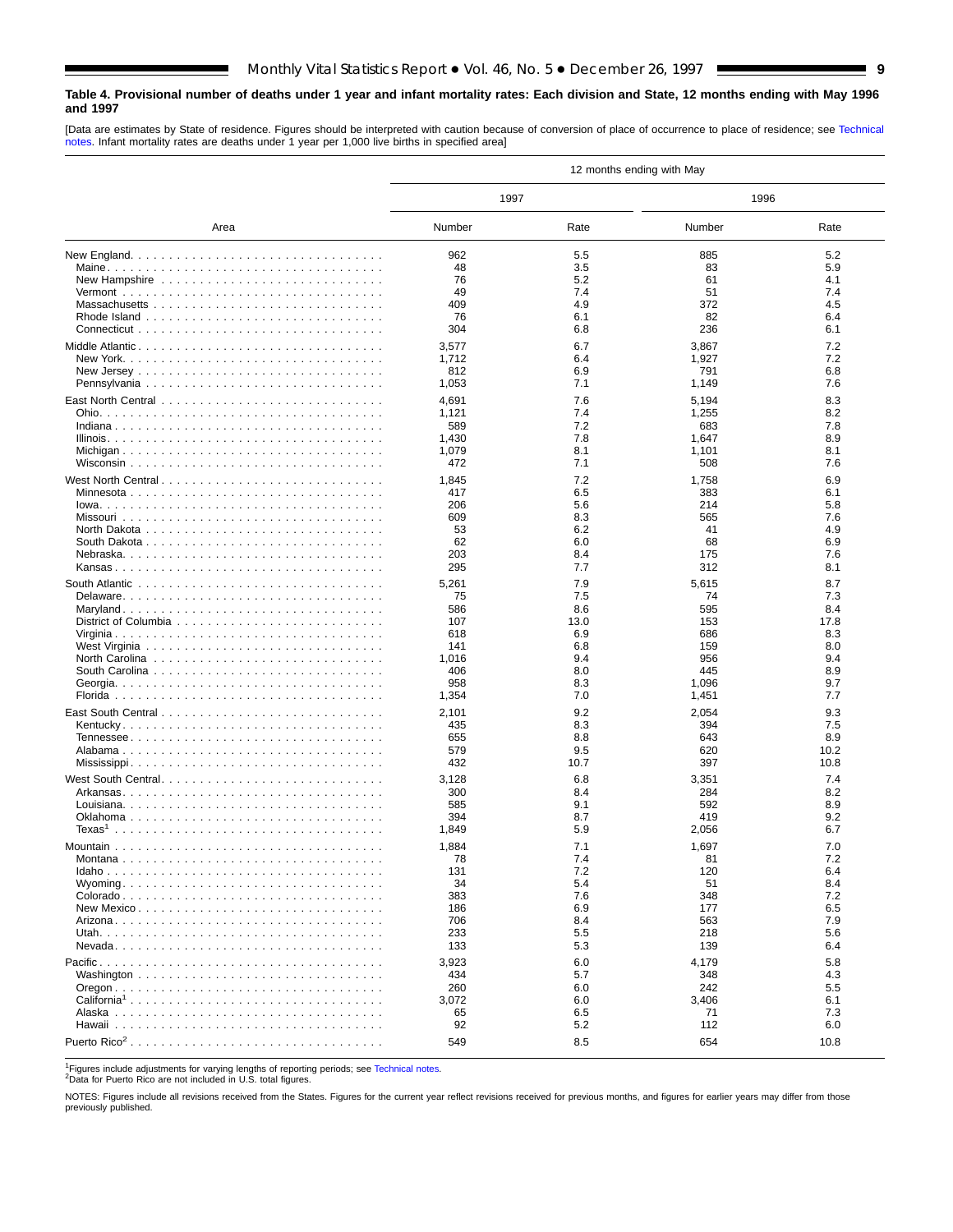#### **Table 5. Provisional number of deaths and death rates, by age, race, and sex, and age-adjusted death rates by race and sex: United States, April 1996 and 1997, cumulative figures 1996 and 1997, and 12 months ending with April 1996 and 1997**

[Data are provisional, estimated from a 10-p[ercent sample of deaths. A](#page-16-0)ge-specific rates on an annual basis per 100,000 population in specified group; age-adjusted<br>rates per 100,000 U.S. standard population; see Technical n

|                                             | April           |                  |                      |                      |                      |                    | January-April        |                      | 12 months ending with April |                    |                      |                                 |  |  |
|---------------------------------------------|-----------------|------------------|----------------------|----------------------|----------------------|--------------------|----------------------|----------------------|-----------------------------|--------------------|----------------------|---------------------------------|--|--|
|                                             |                 | 1997             |                      | 1996                 |                      | 1997               |                      | 1996                 | 1997                        |                    | 1996                 |                                 |  |  |
| Age, race, and sex                          | Number          | Rate             | Number               | Rate                 | Number               | Rate               | Number               | Rate                 | Number                      | Rate               | Number               | Rate                            |  |  |
| All races, both sexes <sup>1</sup>          |                 |                  |                      |                      |                      |                    |                      |                      |                             |                    |                      |                                 |  |  |
| All ages                                    | 189,000         | 861.3            | 192,000              | 883.3                | 795,000              | 907.1              | 810,000              | 927.6                | 2,296,000                   | 862.8              | 2,298,000            | 871.6                           |  |  |
| Under 1 year                                |                 |                  |                      |                      | 8,800                | 2717.8             | 9,400                | <sup>2</sup> 739.2   | 27,500                      | 2732.3             | 28,600               | 2743.6                          |  |  |
| $1-4$ years $\ldots$                        | 3,430           | 72.2             | 3,640                | 76.6                 | 1,860                | 36.8               | 2,160                | 41.8                 | 5,550                       | 36.0               | 6,340                | 40.5                            |  |  |
| $5 - 14$ years $\ldots$                     |                 |                  |                      |                      | 2,670                | 21.0               | 2,810                | 22.2                 | 8,650                       | 22.4               | 8,360                | 21.8                            |  |  |
| 15-24 years.                                | 2,420           | 80.8             | 2,590                | 88.0                 | 10,290               | 86.0               | 10,600               | 89.4                 | 33,330                      | 91.8               | 34,270               | 95.3                            |  |  |
| 25-34 years.                                | 3,690           | 112.7            | 3,830                | 115.3                | 15,200               | 115.8              | 17,970               | 134.0                | 49,460                      | 123.2              | 56,450               | 138.8                           |  |  |
| 35-44 years.                                | 7,110           | 197.1            | 7,420                | 210.0                | 29,590               | 205.4              | 33,090               | 232.7                | 92,920                      | 212.9              | 100,950              | 235.9                           |  |  |
| 45-54 years.                                | 11,620          | 423.9            | 11,540               | 439.4                | 48,120               | 441.4              | 47,930               | 454.1                | 142,990                     | 435.3              | 142,070              | 449.6                           |  |  |
| 55-64 years.                                | 18,760          | 1,052.5          | 19,670               | 1,128.3              | 78,110               | 1,098.1            | 80,980               | 1,152.9              | 231,560                     | 1,078.3            | 233,710              | 1,102.7                         |  |  |
| 65-74 years.                                | 37,910          | 2,488.5          | 39,260               | 2,560.4              | 156,930              | 2,572.4            | 166,350              | 2,687.2              | 467,700                     | 2,512.9            | 473,260              | 2,522.8                         |  |  |
| 75-84 years.                                | 54,470          | 5,690.5          | 54,900               | 5,903.2              | 231,400              | 6,060.0            | 233,730              | 6,248.0              | 656,400                     | 5,688.5            | 651,620              | 5,794.8                         |  |  |
| 85 years and over                           | 49,470          | 15,698.6         | 48,590               | 16,012.9             | 212,020              | 16,861.1           | 205,020              | 16,791.5             | 579,090                     | 15,227.2           | 559,520              | 15,245.8                        |  |  |
| Not stated                                  | 130             | $\sim 100$       | 100                  | $\ldots$             | 420                  | $\ldots$           | 360                  | $\sim$ $\sim$ $\sim$ | 1,010                       | $\sim 100$         | 1,000                | $\sim$ $\sim$                   |  |  |
| Age-adjusted rate <sup>3</sup> . $\ldots$ . | $\ldots$        | 474.8            | $\sim$ $\sim$ $\sim$ | 494.9                | $\sim 100$           | 496.3              | $\sim 100$           | 519.0                | $\sim$ $\sim$               | 483.8              | $\sim 100$           | 496.6                           |  |  |
| All races, male <sup>1</sup>                |                 |                  |                      |                      |                      |                    |                      |                      |                             |                    |                      |                                 |  |  |
| All ages                                    | 93,970          | 874.7            | 96,360               | 909.7                | 393,830              | 917.5              | 408,260              | 956.7                | 1,150,750                   | 883.5              | 1,166,980            | 906.3                           |  |  |
| Under 1 year $\ldots \ldots$                |                 |                  |                      |                      | 4,980                | <sup>2</sup> 794.0 | 5,100                | <sup>2</sup> 780.2   | 15,380                      | <sup>2</sup> 801.9 | 15,790               | 2801.1                          |  |  |
| $1-4$ years                                 | 1,820           | 74.8             | 1,870                | 76.9                 | 990                  | 38.6               | 1,140                | 43.1                 | 3,100                       | 39.2               | 3,480                | 43.4                            |  |  |
| 5-14 years                                  |                 |                  |                      |                      | 1,460                | 22.4               | 1,650                | 25.4                 | 4,960                       | 25.1               | 4,990                | 25.5                            |  |  |
| 15–24 years. $\ldots$                       | 1,680           | 109.1            | 1,960                | 130.5                | 7,310                | 119.0              | 8,050                | 133.0                | 24,600                      | 131.8              | 26,190               | 142.7                           |  |  |
| 25-34 years.                                | 2,740           | 167.4            | 2,750                | 165.7                | 10,740               | 163.4              | 12,860               | 191.8                | 34,910                      | 173.9              | 40,700               | 200.3                           |  |  |
| 35-44 years.                                | 4,670           | 260.3            | 5,330                | 304.0                | 19,970               | 279.0              | 22,700               | 321.7                | 62,590                      | 288.4              | 69,370               | 326.9                           |  |  |
| 45–54 years.                                | 7,330<br>10,940 | 546.5<br>1,288.6 | 7,300<br>11,910      | 569.0<br>1,436.1     | 29,940<br>46,850     | 561.4<br>1,382.4   | 30,600<br>48,620     | 593.4<br>1,455.1     | 89,630<br>139,500           | 557.6<br>1,364.6   | 90,600<br>140,480    | 586.9<br>1,393.8                |  |  |
| 55-64 years.<br>65-74 years.                | 21,800          | 3,203.7          | 21,980               | 3,218.4              | 89,550               | 3,287.2            | 94,270               | 3.419.3              | 264,080                     | 3,179.4            | 270,460              | 3,239.4                         |  |  |
| 75-84 years.                                | 26,380          | 6,980.3          | 27,160               | 7,462.9              | 111,750              | 7,420.7            | 115,560              | 7,902.0              | 319,510                     | 7,034.6            | 320,880              | 7,317.7                         |  |  |
| 85 years and over                           | 16,530          | 18,283.2         | 16,040               | 18,780.0             | 69,980               | 19,416.2           | 67,440               | 19,647.7             | 191,840                     | 17,664.8           | 183,320              | 17,798.1                        |  |  |
| Not stated                                  | 80              | $\sim$ .         | 70                   | $\sim$ $\sim$ $\sim$ | 300                  | $\sim$ $\sim$      | 260                  | $\sim$ $\sim$        | 660                         | $\sim 100$         | 710                  | $\sim$ $\sim$ $\sim$            |  |  |
| Age-adjusted rate <sup>3</sup> .            | $\ldots$        | 595.8            | $\ldots$             | 630.4                | $\sim$ $\sim$ $\sim$ | 624.0              | $\sim$ $\sim$ $\sim$ | 662.6                | $\sim 100$                  | 611.3              | $\sim$ $\sim$ $\sim$ | 637.2                           |  |  |
| All races, female                           |                 |                  |                      |                      |                      |                    |                      |                      |                             |                    |                      |                                 |  |  |
| All ages                                    | 95,050          | 848.5            | 95,170               | 857.9                | 401,600              | 897.2              | 402,190              | 899.9                | 1,145,390                   | 843.0              | 1,129,160            | 837.2                           |  |  |
| Under 1 year                                |                 |                  |                      |                      | 3,830                | <sup>2</sup> 636.3 | 4,330                | 2697.8               | 12,090                      | 2659.6             | 12,810               | <sup>2</sup> 681.7              |  |  |
| $1-4$ years                                 | 1,620           | 69.9             | 1,770                | 76.3                 | 860                  | 34.8               | 1,030                | 40.4                 | 2,450                       | 32.5               | 2,860                | 37.4                            |  |  |
| 5-14 years                                  |                 |                  |                      |                      | 1,210                | 19.5               | 1,170                | 18.7                 | 3,690                       | 19.6               | 3,360                | 18.0                            |  |  |
| 15-24 years.                                | 740             | 50.8             | 630                  | 43.7                 | 2,970                | 51.1               | 2,550                | 43.9                 | 8,730                       | 49.5               | 8,080                | 45.9                            |  |  |
| 25-34 years.                                | 950             | 58.1             | 1,080                | 65.0                 | 4,460                | 68.0               | 5,110                | 76.2                 | 14,550                      | 72.5               | 15,750               | 77.4                            |  |  |
| 35-44 years.                                | 2,440           | 134.6            | 2,090                | 117.4                | 9,620                | 132.8              | 10,390               | 145.0                | 30,330                      | 138.2              | 31,580               | 146.5                           |  |  |
| 45-54 years.                                | 4,290           | 306.5            | 4,240                | 315.6                | 18,180               | 326.4              | 17,330               | 320.8                | 53,370                      | 318.1              | 51,470               | 318.5                           |  |  |
| 55-64 years.                                | 7,820           | 837.8            | 7,760                | 849.1                | 31,260               | 838.9              | 32,370               | 879.0                | 92,060                      | 818.2              | 93,230               | 838.8                           |  |  |
| 65-74 years.                                | 16,110          | 1,911.3          | 17,280               | 2,032.2              | 67,380               | 1,995.6            | 72,080               | 2,099.1              | 203,620                     | 1,975.7            | 202,800              | 1,948.3                         |  |  |
| 75-84 years.                                | 28,090          | 4,849.0          | 27,740               | 4,901.2              | 119,650              | 5,175.0            | 118,180              | 5,186.8              | 336,900                     | 4,814.9            | 330,730              | 4,820.4                         |  |  |
| 85 years and over                           | 32,940          | 14,658.7         | 32,550               | 14,923.3             | 142,050              | 15,836.1           | 137,580              | 15,675.5             | 387,250                     | 14,263.4           | 376,190              | 14,249.6                        |  |  |
| Not stated $\ldots$                         | 50              |                  | 30                   |                      | 130                  |                    | 100                  |                      | 350                         |                    | 290                  |                                 |  |  |
| Age-adjusted rate <sup>3</sup> .            | $\cdots$        | 374.7            | $\cdots$             | 382.8                | $\sim$ $\sim$ $\sim$ | 390.0              | $\sim$ $\sim$ $\sim$ | 400.2                | $\sim$ $\sim$ $\sim$        | 377.2              | $\cdots$             | 379.3                           |  |  |
| White                                       |                 |                  |                      |                      |                      |                    |                      |                      |                             |                    |                      |                                 |  |  |
| All ages                                    | 163,700         | 901.8            | 165,690              | 922.0                | 690,010              | 951.1              | 699,620              | 966.0                | 1,977,830                   | 897.8              | 1,974,730            | 903.0                           |  |  |
| Under 1 year $\ldots \ldots$                |                 |                  |                      |                      | 5,820                | <sup>2</sup> 597.6 | 6,160                | 2620.3               | 17,760                      | 2595.8             | 19,030               | 2632.2                          |  |  |
| $1-4$ years                                 | 2,440           | 64.9             | 2,500                | 66.5                 | 1,430                | 35.4               | 1,500                | 36.8                 | 3,870                       | 31.7               | 4,420                | 35.7                            |  |  |
| 5–14 years $\ldots$                         |                 |                  |                      |                      | 2,040                | 20.4               | 2,030                | 20.1                 | 6,350                       | 20.8               | 6,170                | 20.3                            |  |  |
| 15–24 years. $\ldots$<br>25-34 years.       | 1,690<br>2,650  | 70.9<br>99.9     | 1,720<br>2,510       | 73.4<br>92.8         | 7,320<br>11,000      | 76.9<br>103.3      | 7,350<br>12,490      | 77.6<br>114.2        | 23,620<br>35,090            | 81.7<br>107.7      | 24,340<br>39,180     | 84.9<br>118.1                   |  |  |
| 35-44 years.                                | 5,150           | 172.0            | 5,430                | 184.6                | 21,570               | 180.3              | 23,770               | 200.8                | 67,620                      | 186.5              | 72,290               | 202.9                           |  |  |
| 45-54 years.                                | 8,880           | 380.6            | 8,820                | 393.4                | 37,440               | 403.5              | 36,450               | 404.5                | 109,680                     | 391.9              | 108,910              | 403.3                           |  |  |
| 55-64 years.                                | 14,890          | 970.3            | 16,070               | 1,068.0              | 62,730               | 1,023.8            | 65,930               | 1,087.3              | 187,170                     | 1,011.4            | 189,890              | 1,037.3                         |  |  |
| 65-74 years.                                | 32,930          | 2,449.8          | 34,500               | 2,540.6              | 135,930              | 2,523.9            | 144,940              | 2,643.0              | 404,150                     | 2,457.7            | 410,360              | 2,467.6                         |  |  |
| 75-84 years.                                | 49,340          | 5,696.0          | 49,250               | 5,840.9              | 209,110              | 6,051.0            | 209,900              | 6,188.1              | 590,020                     | 5,648.8            | 585,200              | 5,738.9                         |  |  |
| 85 years and over                           | 45,640          | 16,002.5         | 44,830               | 16,234.1             | 195,350              | 17,163.0           | 188,860              | 16,998.9             | 531,800                     | 15,445.8           | 514,190              | 15,390.3                        |  |  |
| Not stated                                  | 80              | $\ldots$         | 80                   | $\sim$ $\sim$        | 270                  | $\epsilon$ .       | 240                  | $\epsilon$ .         | 710                         | $\ldots$           | 750                  | $\epsilon \rightarrow \epsilon$ |  |  |
| Age-adjusted rate <sup>3</sup> .            | $\ldots$        | 453.1            | $\ldots$             | 471.1                | $\sim 100$           | 474.9              |                      | 493.0                |                             | 459.9              |                      | 470.5                           |  |  |
|                                             |                 |                  |                      |                      |                      |                    | $\sim$ $\sim$        |                      | $\sim 100$                  |                    | $\sim$ $\sim$        |                                 |  |  |

See footnotes at end of table.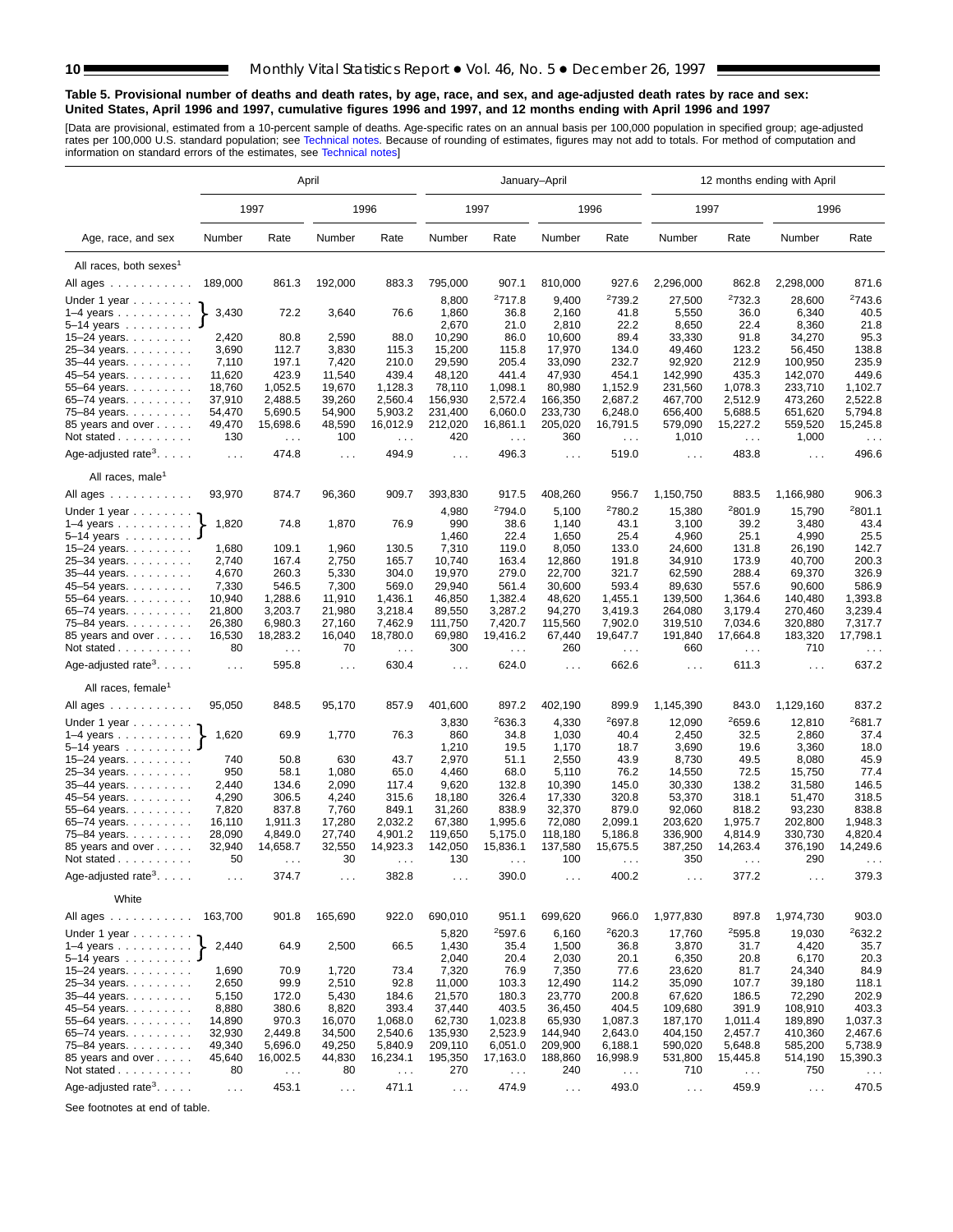#### **Table 5. Provisional number of deaths and death rates, by age, race, and sex, and age-adjusted death rates by race and sex: United States, April 1996 and 1997, cumulative figures 1996 and 1997, and 12 months ending with April 1996 and 1997—Con.**

[Data are provisional, estimated from a 10-percent sample of deaths. Age-specific rates on an annual basis per 100,000 population in specified group; age-adjusted<br>rates per 100,000 U.S. standard population; see Technical n

|                                             | April                |                        |                |                               |                      |                                  | January-April        |                                  | 12 months ending with April |                        |                  |                                  |  |  |
|---------------------------------------------|----------------------|------------------------|----------------|-------------------------------|----------------------|----------------------------------|----------------------|----------------------------------|-----------------------------|------------------------|------------------|----------------------------------|--|--|
|                                             |                      | 1997                   |                | 1996                          |                      | 1997                             |                      | 1996                             | 1997                        |                        | 1996             |                                  |  |  |
| Age, race, and sex                          | Number               | Rate                   | Number         | Rate                          | Number               | Rate                             | Number               | Rate                             | Number                      | Rate                   | Number           | Rate                             |  |  |
| White male                                  |                      |                        |                |                               |                      |                                  |                      |                                  |                             |                        |                  |                                  |  |  |
| All ages                                    | 80,790               | 904.6                  | 82,480         | 935.2                         | 338,160              | 947.5                            | 348,030              | 979.2                            | 982,070                     | 906.4                  | 992,670          | 925.1                            |  |  |
|                                             |                      |                        |                |                               | 3,290                | 2659.1                           | 3,240                | 2634.6                           | 10,060                      | 2658.4                 | 10,550           | 2682.8                           |  |  |
| Under 1 year<br>$1-4$ years                 | 1,240                | 64.3                   | 1,230          | 63.8                          | 750                  | 36.0                             | 800                  | 38.8                             | 2,240                       | 35.7                   | 2,530            | 39.9                             |  |  |
| $5 - 14$ years                              |                      |                        |                |                               | 1,130                | 21.7                             | 1,170                | 22.4                             | 3,650                       | 23.3                   | 3,640            | 23.4                             |  |  |
| 15-24 years.                                | 1,180                | 95.7                   | 1,280          | 106.4                         | 5,120                | 103.8                            | 5,450                | 112.1                            | 17,140                      | 114.7                  | 18,220           | 123.9                            |  |  |
| 25-34 years.                                | 2,040                | 152.2                  | 1,900          | 139.1                         | 7,850                | 146.0                            | 9,180                | 166.5                            | 25,070                      | 152.2                  | 28,890           | 172.5                            |  |  |
| 35-44 years.                                | 3,530                | 234.5                  | 3,970          | 269.1                         | 14,720               | 244.8                            | 16,470               | 277.4                            | 46,170                      | 253.3                  | 50,380           | 282.0                            |  |  |
| 45-54 years.                                | 5,650                | 489.4                  | 5,600          | 505.8                         | 23,400               | 509.6                            | 23,390               | 525.2                            | 69,280                      | 500.4                  | 70,040           | 525.2                            |  |  |
| 55–64 years.                                | 8,750                | 1,183.5                | 9,700          | 1,340.0                       | 38,290               | 1,296.7                          | 39,610               | 1,358.4                          | 114,030                     | 1,279.7                | 115,050          | 1,306.9                          |  |  |
| 65–74 years. $\ldots$                       | 19,060               | 3,149.0                | 19,500         | 3,200.2                       | 77,980               | 3,216.5                          | 82,520               | 3,353.5                          | 229,750                     | 3,106.4                | 235,620          | 3,160.1                          |  |  |
| 75-84 years.                                | 24,080               | 7,014.0                | 24,500         | 7,396.7                       | 101,460              | 7,414.8                          | 104,020              | 7,815.3                          | 289,100                     | 7,006.8                | 289,860          | 7,264.7                          |  |  |
| 85 years and over                           | 15,180               | 18,731.2               | 14,750         | 19,103.0                      | 63,940               | 19,790.2                         | 61,990               | 19,970.4                         | 175,070                     | 17,974.3               | 167,320          | 17,972.1                         |  |  |
| Not stated                                  | 70                   | $\sim 100$             | 60             | $\sim$ $\sim$                 | 230                  | $\ldots$                         | 200                  | $\sim$ $\sim$                    | 510                         | $\sim$ $\sim$          | 570              | $\cdots$                         |  |  |
| Age-adjusted rate <sup>3</sup> . $\ldots$ . | $\ldots$ .           | 568.5                  | $\cdots$       | 597.5                         | $\sim$ $\sim$ $\sim$ | 595.8                            | $\sim$ $\sim$ $\sim$ | 625.9                            | $\sim 100$                  | 580.3                  | $\cdots$         | 602.1                            |  |  |
| White female                                |                      |                        |                |                               |                      |                                  |                      |                                  |                             |                        |                  |                                  |  |  |
| All ages                                    | 82,900               | 899.0                  | 83,210         | 909.3                         | 351,850              | 954.5                            | 351,590              | 953.3                            | 995,760                     | 889.5                  | 982,060          | 881.8                            |  |  |
| Under 1 year                                |                      |                        |                |                               | 2,530                | 2533.0                           | 2,920                | 2605.2                           | 7,700                       | 2529.9                 | 8,480            | 2578.8                           |  |  |
| $1-4$ years                                 | 1,200                | 65.5                   | 1,270          | 69.4                          | 670<br>910           | 34.3                             | 690                  | 35.3                             | 1,630                       | 27.4                   | 1,890            | 31.4                             |  |  |
| $5 - 14$ years<br>15-24 years.              | 510                  | 44.3                   | 450            | 39.4                          | 2,210                | 18.6<br>48.3                     | 860<br>1,900         | 17.7<br>41.3                     | 2,690<br>6,480              | 18.1<br>46.4           | 2,530<br>6,120   | 17.1<br>43.9                     |  |  |
| 25-34 years.                                | 610                  | 46.5                   | 610            | 45.5                          | 3,150                | 60.0                             | 3,300                | 61.0                             | 10,020                      | 62.2                   | 10,290           | 62.7                             |  |  |
| 35-44 years.                                | 1,630                | 109.5                  | 1,450          | 98.9                          | 6,850                | 115.1                            | 7,300                | 123.7                            | 21,460                      | 119.0                  | 21,910           | 123.3                            |  |  |
| 45-54 years.                                | 3,220                | 273.2                  | 3,220          | 283.8                         | 14,040               | 299.5                            | 13,070               | 286.3                            | 40.390                      | 285.6                  | 38.880           | 284.4                            |  |  |
| 55-64 years.                                | 6,140                | 772.1                  | 6,370          | 815.8                         | 24,440               | 769.8                            | 26,310               | 836.1                            | 73,140                      | 762.3                  | 74,840           | 787.5                            |  |  |
| 65-74 years.                                | 13,870               | 1,877.1                | 15,000         | 2,003.7                       | 57,950               | 1,956.9                          | 62,430               | 2,064.6                          | 174,400                     | 1,927.5                | 174,740          | 1,904.7                          |  |  |
| 75-84 years.                                | 25,250               | 4,828.8                | 24,750         | 4,834.3                       | 107,650              | 5,156.5                          | 105,880              | 5,137.4                          | 300,920                     | 4,762.1                | 295,330          | 4,758.0                          |  |  |
| 85 years and over<br>Not stated             | 30,460<br>10         | 14,919.3<br>$\sim 100$ | 30,080<br>20   | 15,120.6<br>$\sim 100$        | 131,400<br>40        | 16,121.5<br>$\sim$ $\sim$ $\sim$ | 126,880<br>50        | 15,846.9<br>$\sim$ $\sim$ $\sim$ | 356,730<br>210              | 14,448.4<br>$\sim 100$ | 346,870<br>180   | 14,392.9<br>$\sim$ $\sim$ $\sim$ |  |  |
| Age-adjusted rate <sup>3</sup> .            | $\sim 100$           | 356.9                  | $\cdots$       | 366.4                         | $\sim$ $\sim$ $\sim$ | 373.8                            | $\sim$ $\sim$ $\sim$ | 382.8                            | $\sim 100$                  | 358.7                  | $\cdots$         | 360.3                            |  |  |
| <b>Black</b>                                |                      |                        |                |                               |                      |                                  |                      |                                  |                             |                        |                  |                                  |  |  |
| All ages                                    | 22,310               | 802.5                  | 22,820         | 831.1                         | 91,860               | 827.1                            | 98,100               | 887.3                            | 278,010                     | 825.8                  | 284,010          | 852.6                            |  |  |
| Under 1 year $\ldots \ldots$                |                      |                        |                |                               | 2,770                | 21,495.9                         | 2,950                | 21,417.5                         | 8,830                       | 21,585.3               | 8,680            | 21,391.0                         |  |  |
| $1-4$ years                                 | 880                  | 119.5                  | 1,020          | 137.3                         | 420                  | 53.2                             | 570                  | 70.0                             | 1,480                       | 62.4                   | 1,630            | 66.0                             |  |  |
| $5-14$ years                                |                      |                        |                |                               | 550                  | 27.1                             | 680                  | 34.5                             | 1,840                       | 30.5                   | 1,800            | 30.4                             |  |  |
| 15-24 years.                                | 650                  | 142.7                  | 730            | 162.9                         | 2,500                | 138.0                            | 2,830                | 157.1                            | 8,310                       | 150.7                  | 8,530            | 155.9                            |  |  |
| 25-34 years.                                | 940                  | 212.4                  | 1,220          | 274.8                         | 3,680                | 207.6                            | 4,950                | 276.1                            | 12,660                      | 234.2                  | 15,650           | 289.4                            |  |  |
| 35-44 years.                                | 1,800                | 404.7                  | 1,820          | 420.5                         | 7,310                | 411.8                            | 8,590                | 492.9                            | 22,840                      | 425.8                  | 26,230           | 501.5                            |  |  |
| 45-54 years.                                | 2,430                | 835.2                  | 2,440          | 882.5                         | 9,400                | 812.4                            | 10,220               | 921.1                            | 29,190                      | 840.5                  | 29,670           | 897.2                            |  |  |
| 55-64 years.<br>65-74 years.                | 3,400<br>4,270       | 1,882.0<br>3,162.0     | 3,180<br>4,220 | 1,807.0<br>3,162.4            | 13,700<br>18,030     | 1,906.7<br>3,344.4               | 13,380<br>18,820     | 1,888.0<br>3,500.1               | 39,440<br>55,280            | 1,818.3<br>3,374.8     | 38,620<br>55,320 | 1,806.4<br>3,408.5               |  |  |
| 75-84 years.                                | 4,520                | 6,402.0                | 5,000          | 7,270.6                       | 19,010               | 6,742.2                          | 20,760               | 7,495.7                          | 57,190                      | 6,704.6                | 57,890           | 6,941.2                          |  |  |
| 85 years and over                           | 3,390                | 14,222.4               | 3,170          | 13,861.6                      | 14,350               | 15,051.0                         | 14,240               | 15,419.5                         | 40,680                      | 14,027.6               | 39,770           | 14,254.5                         |  |  |
| Not stated                                  | 40                   |                        | 20             |                               | 140                  |                                  | 120                  |                                  | 280                         |                        | 230              |                                  |  |  |
| Age-adjusted rate <sup>3</sup> .            | $\sim$ $\sim$ $\sim$ | 698.9                  | $\cdots$       | 730.4                         | $\sim$ $\sim$ $\sim$ | 716.2                            | $\sim$ $\sim$ $\sim$ | 776.1                            | $\cdots$                    | 721.5                  | $\cdots$         | 751.2                            |  |  |
| <b>Black male</b>                           |                      |                        |                |                               |                      |                                  |                      |                                  |                             |                        |                  |                                  |  |  |
| All ages                                    | 11,550               | 875.0                  | 12,170         | 934.1                         | 48,140               | 913.1                            | 53,160               | 1,013.5                          | 146,260                     | 915.2                  | 153,270          | 969.8                            |  |  |
| Under 1 year $\ldots \ldots$                |                      |                        |                |                               | 1,560                | 21,652.8                         | 1,650                | 21,570.9                         | 4,790                       | <sup>2</sup> 1,698.6   | 4,700            | 21,487.3                         |  |  |
| $1-4$ years $\ldots$ $\ldots$ $\ldots$ .    | 500                  | 133.8                  | 580            | 153.9                         | 240                  | 61.4                             | 280                  | 70.3                             | 790                         | 65.7                   | 820              | 65.5                             |  |  |
| $5 - 14$ years                              |                      |                        |                |                               | 310                  | 30.7                             | 390                  | 40.0                             | 1,080                       | 35.3                   | 1,120            | 37.2                             |  |  |
| 15-24 years.                                | 450                  | 196.9                  | 590            | 263.1                         | 1,890                | 208.3                            | 2,350                | 259.7                            | 6,410                       | 231.7                  | 6,910            | 252.4                            |  |  |
| 25-34 years.                                | 620                  | 295.3                  | 810            | 385.4                         | 2,520                | 299.8                            | 3,340                | 394.3                            | 8,650                       | 337.6                  | 10,760           | 420.3                            |  |  |
| 35-44 years.                                | 1,060                | 509.1                  | 1,210          | 598.6                         | 4,770                | 575.4                            | 5,680                | 699.0                            | 14,830                      | 591.1                  | 17,340           | 710.4                            |  |  |
| 45-54 years.                                | 1,500                | 1,137.8                | 1,520          | 1,213.6                       | 5,790                | 1,102.3                          | 6,510                | 1,294.7                          | 18,090                      | 1,149.3                | 18,590           | 1,240.2                          |  |  |
| 55–64 years.                                | 1,900                | 2,423.1                | 1,940          | 2,536.8                       | 7,630                | 2,445.0                          | 7,990                | 2,595.0                          | 22,580                      | 2,399.6                | 22,450           | 2,414.0                          |  |  |
| 65–74 years. $\ldots$<br>75-84 years.       | 2,300<br>2,010       | 4,073.3<br>7,738.9     | 2,160<br>2,340 | 3,875.3<br>9,268.8            | 9,880<br>8,520       | 4,385.3<br>8,214.7               | 10,280<br>9,970      | 4,583.4<br>9,834.1               | 29,740<br>25,540            | 4,341.6<br>8,133.8     | 30,280<br>26,790 | 4,472.7<br>8,783.6               |  |  |
| 85 years and over                           | 1,200                | 17,176.5               | 1,010          | 15,402.5                      | 4,980                | 17,784.8                         | 4,630                | 17,387.4                         | 13,610                      | 16,011.8               | 13,370           | 16,506.2                         |  |  |
| Not stated                                  | 10                   | $\sim$ $\sim$          | 10             | $\epsilon \rightarrow \infty$ | 60                   | $\sim$ $\sim$                    | 70                   | $\sim$ $\sim$                    | 150                         | $\sim$ $\sim$ $\sim$   | 130              | $\epsilon \rightarrow \infty$    |  |  |
|                                             |                      |                        |                |                               |                      |                                  |                      |                                  |                             |                        |                  |                                  |  |  |
| Age-adjusted rate <sup>3</sup> .            | $\sim$ $\sim$        | 894.9                  | $\sim$ $\sim$  | 966.3                         | $\sim$ $\sim$        | 931.0                            | $\sim$ $\sim$        | 1,045.0                          | $\sim 100$                  | 938.8                  | $\sim 100$       | 1,000.5                          |  |  |

See footnotes at end of table.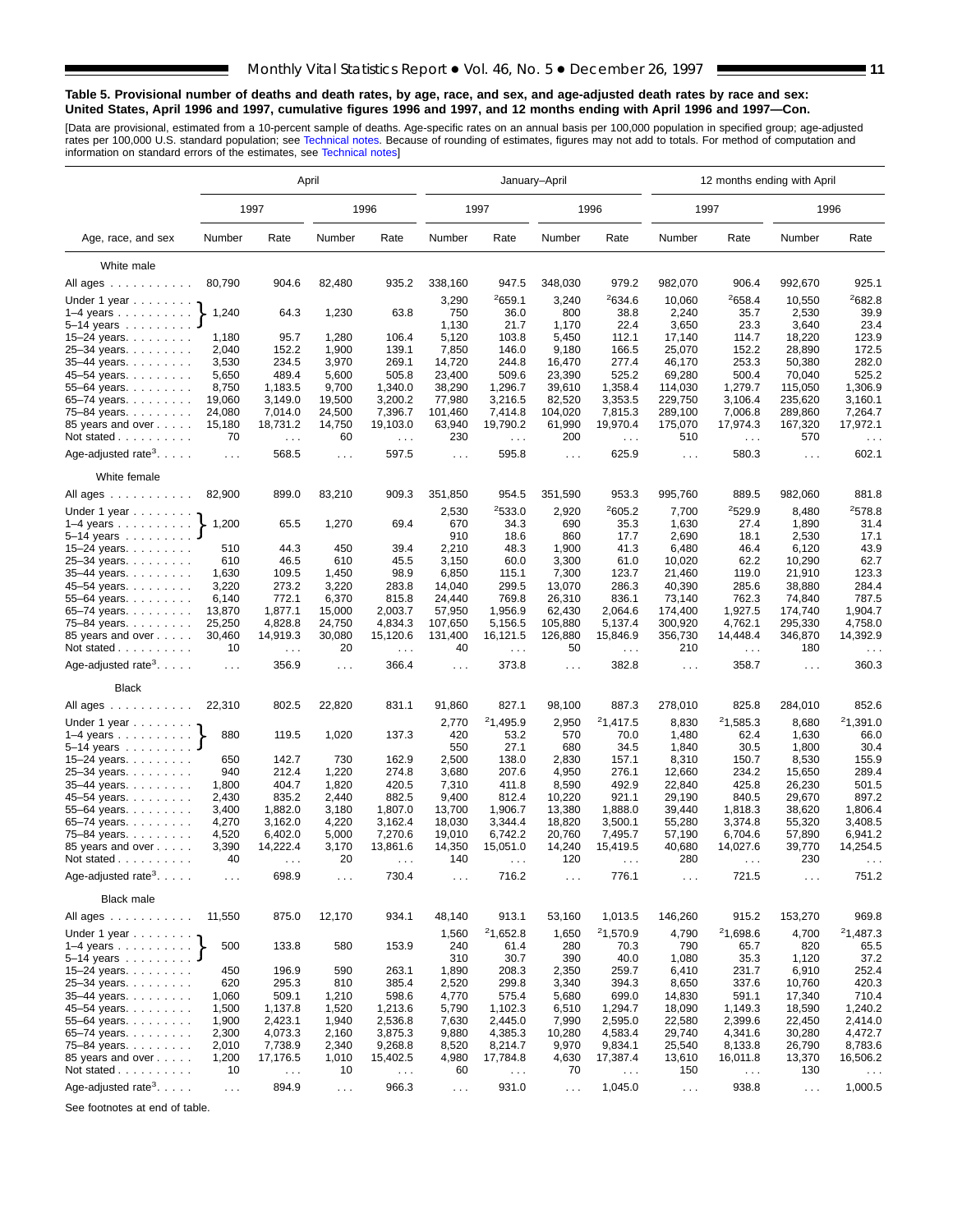#### <span id="page-11-0"></span>**Table 5. Provisional number of deaths and death rates, by age, race, and sex, and age-adjusted death rates by race and sex: United States, April 1996 and 1997, cumulative figures 1996 and 1997, and 12 months ending with April 1996 and 1997—Con.**

[Data are provisional, estimated from a 10-percent sample of deaths. Age-specific rates on an annual basis per 100,000 population in specified group; age-adjusted rates per 100,000 U.S. standard population; see [Technical notes. Becau](#page-16-0)se of rounding of estimates, figures may not add to totals. For method of computation and<br>information on standard errors of the estimates, see Technical

|                                                                                                  |                               |                                            | April                         |                                            |                                     |                                            | January-April                       |                                            |                                       | 12 months ending with April                |                                       |                                            |
|--------------------------------------------------------------------------------------------------|-------------------------------|--------------------------------------------|-------------------------------|--------------------------------------------|-------------------------------------|--------------------------------------------|-------------------------------------|--------------------------------------------|---------------------------------------|--------------------------------------------|---------------------------------------|--------------------------------------------|
|                                                                                                  |                               | 1997                                       |                               | 1996                                       |                                     | 1997                                       |                                     | 1996                                       | 1997                                  |                                            |                                       | 1996                                       |
| Age, race, and sex                                                                               | Number                        | Rate                                       | Number                        | Rate                                       | Number                              | Rate                                       | Number                              | Rate                                       | Number                                | Rate                                       | Number                                | Rate                                       |
| <b>Black female</b>                                                                              |                               |                                            |                               |                                            |                                     |                                            |                                     |                                            |                                       |                                            |                                       |                                            |
| All ages                                                                                         | 10,760                        | 736.9                                      | 10,650                        | 738.1                                      | 43,720                              | 749.4                                      | 44,940                              | 773.4                                      | 131,750                               | 745.1                                      | 130,740                               | 746.7                                      |
| Under 1 year $\eta$<br>1–4 years $\}$<br>$5 - 14$ years<br>15-24 years. $\ldots$<br>25-34 years. | 380<br>200<br>320             | 104.8<br>88.2<br>137.5                     | 440<br>140<br>410             | 120.2<br>62.5<br>175.4                     | 1,220<br>170<br>240<br>620<br>1,160 | 21,323.9<br>44.7<br>24.5<br>67.3<br>124.4  | 1,290<br>280<br>280<br>480<br>1,610 | 21,269.8<br>72.3<br>29.9<br>54.2<br>169.8  | 4,040<br>690<br>770<br>1,900<br>4.000 | 21,469.1<br>59.0<br>25.9<br>69.2<br>140.7  | 3,980<br>800<br>680<br>1,620<br>4,890 | 21,292.2<br>65.7<br>23.3<br>59.2<br>171.7  |
| 35-44 years.<br>45-54 years.<br>55-64 years.                                                     | 740<br>930<br>1,490           | 312.8<br>584.5<br>1,457.3                  | 610<br>920<br>1,240           | 264.5<br>608.3<br>1,246.1                  | 2,530<br>3,610<br>6,070             | 268.9<br>570.6<br>1,491.5                  | 2,900<br>3,710<br>5,390             | 312.5<br>611.4<br>1,344.4                  | 8,020<br>11,100<br>16,850             | 280.9<br>584.5<br>1,372.1                  | 8,890<br>11,080<br>16,170             | 318.8<br>612.8<br>1,338.6                  |
| 65-74 years.<br>75-84 years.<br>85 years and over<br>Not stated                                  | 1,970<br>2,510<br>2,190<br>30 | 2,507.1<br>5,624.0<br>12,997.6<br>$\cdots$ | 2,060<br>2,660<br>2,160<br>10 | 2,651.0<br>6.111.5<br>13,242.2<br>$\cdots$ | 8,150<br>10,490<br>9,370<br>80      | 2,596.5<br>5,884.4<br>13,917.5<br>$\cdots$ | 8,540<br>10,790<br>9,610<br>50      | 2,721.7<br>6,143.4<br>14,607.2<br>$\cdots$ | 25,540<br>31,650<br>27,070<br>130     | 2,680.0<br>5,872.0<br>13,204.9<br>$\cdots$ | 25,040<br>31,100<br>26,400<br>100     | 2,646.9<br>5,879.0<br>13,333.3<br>$\cdots$ |
| Age-adjusted rate <sup>3</sup> . $\ldots$ .                                                      | $\sim$ $\sim$ $\sim$          | 548.1                                      | $\sim$ $\sim$ $\sim$          | 547.6                                      | $\sim$ $\sim$ $\sim$                | 550.3                                      | $\sim$ $\sim$ $\sim$                | 568.7                                      | $\sim$ $\sim$ $\sim$                  | 552.3                                      | $\sim$ $\sim$ $\sim$                  | 557.5                                      |

.. Category not applicable

1. Calegory not approach.<br><sup>1</sup>Includes races other than white and black.

2Death rates under 1 year (ba[sed on population estim](#page-16-0)ates) differ from infant mortality rates (based on live births); see [table 9](#page-15-0) for infant mortality rates.<br><sup>3</sup>For method of computation, see Technical notes.

NOTES: Figures include all revisions received from the States. Cumulative and 12-month figures for the current year reflect revisions received for previous months, and figures for earlier years may differ from those previously published. Data include adjustments for Utah, which is not included in the sample for April 1997.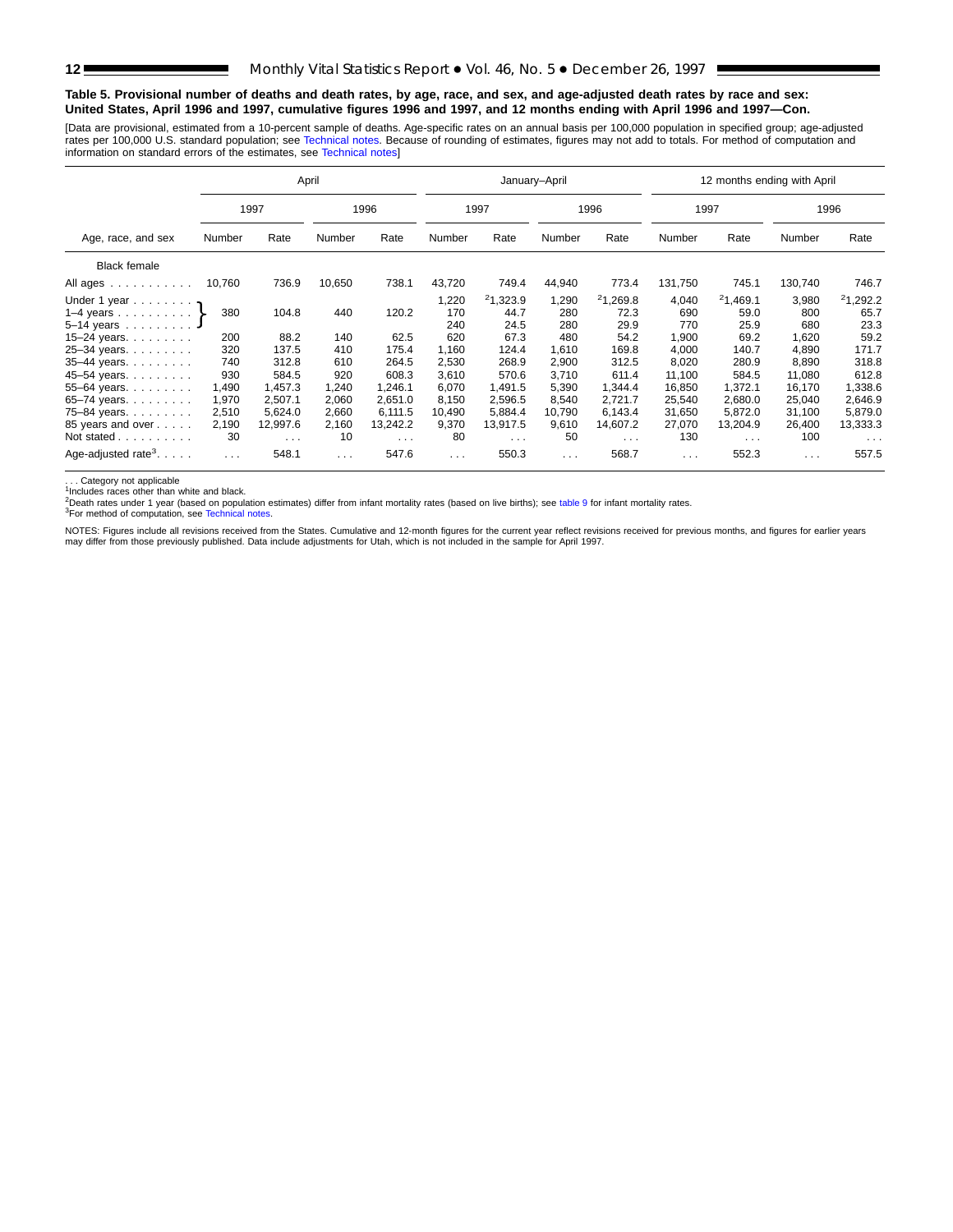#### <span id="page-12-0"></span>Table 6. Provisional number of deaths and death rates for 72 selected causes, Human immunodeficiency virus infection, and Alzheimer's disease: United States, April 1996 and 1997, cumulative figures 1996 and 1997, and 12 months ending with April 1996 and 1997

[Data are provisional, estimated from <sup>a</sup> 10-percent sample of deaths. Rates on an annual basis per 100,000 estimated population. Because of rounding of [estimates,](#page-16-0) figures may not add to totals. For method of computation and information on standard errors of the estimates, see [Technical](#page-16-0) notes. For explanation of asterisks preceding cause-of-death categories, see Technical notes]

|                                                                                                 | April     |       |              |         | January-April |              |                |              |                |              | 12 months ending with April |              |
|-------------------------------------------------------------------------------------------------|-----------|-------|--------------|---------|---------------|--------------|----------------|--------------|----------------|--------------|-----------------------------|--------------|
|                                                                                                 | 1997      |       | 1996         |         | 1997          |              | 1996           |              | 1997           |              | 1996                        |              |
| Cause of death (Based on the Ninth Revision, International Classification of Diseases, 1975)    | Number    | Rate  | Number       | Rate    | Number        | Rate         | Number         | Rate         | Number         | Rate         | Number                      | Rate         |
|                                                                                                 | 189.000   | 861.3 | 192.000      | 883.3   | 795.000       | 907.1        | 810.000        | 927.6        | 2,296,000      | 862.8        | 2,298,000                   | 871.6        |
|                                                                                                 |           |       |              |         |               |              |                |              |                |              |                             |              |
|                                                                                                 | 60        |       | 40           |         | 280           | 0.3          | 340            | 0.4          | 760            | 0.3          | 770                         | 0.3          |
|                                                                                                 | 110       | 0.5   | 70           |         | 400           | 0.4          | 380            | 0.4          | 1,020          | 0.4          | 1,140                       | 0.4          |
|                                                                                                 | 100       |       | 30           |         | 340           | 0.4          | 290            | 0.3          | 840            | 0.3          | 900                         | 0.3          |
|                                                                                                 | 10        |       | 40           |         | 60            | $\star$      | 90             | $\star$      | 180            | 0.1          | 250                         | 0.1          |
|                                                                                                 |           |       |              |         | 10            |              | 10             |              | 10             |              | 20                          |              |
|                                                                                                 |           |       |              |         |               |              |                |              |                |              |                             |              |
|                                                                                                 | 30        |       | 10           |         | 170           | 0.2          | 110            | 0.1          | 330            | 0.1          | 270                         | 0.1          |
|                                                                                                 | 2,050     | 9.3   | 2,080        | 9.6     | 7.940         | 9.0          | 7.750          | 8.9          | 21,860         | 8.2          | 21,000                      | 8.0          |
|                                                                                                 | 10        |       |              | $\star$ | 10            | $\star$      |                | $\star$      | 10             |              |                             |              |
|                                                                                                 | 390       | 1.8   | 290          | 1.3     | 1,370         | 1.6          | 1,180          | 1.3          | 4,010          | 1.5          | 3,540                       | 1.3          |
|                                                                                                 | 30        |       |              |         | 30            |              |                |              | 60             |              | 50                          |              |
| All other infectious and parasitic                                                              |           |       |              |         |               |              |                |              |                |              |                             |              |
| diseases <sup>1</sup> 001–003,005,020–032,037,039–041,*042–*044,046–054,056–066,071–088,098–139 | 2.020     | 9.2   | 3.410        | 15.7    | 8.430         | 9.6          | 14,570         | 16.7         | 31,800         | 11.9         | 46.550                      | 17.7         |
| Malignant neoplasms, including neoplasms of lymphatic and hematopoietic tissues 140–208         | 42,500    | 193.7 | 42,940       | 198.0   | 174,060       | 198.5        | 181,200        | 207.4        | 535,190        | 201.1        | 536,810                     | 203.6        |
|                                                                                                 | 650       | 3.0   | 690          | 3.2     | 2,630         | 3.0          | 2,670          | 3.1          | 7,800          | 2.9          | 7.800                       | 3.0          |
|                                                                                                 | 9.170     | 41.8  | 9.940        | 45.8    | 40.480        | 46.2         | 42,080         | 48.2         | 125,240        | 47.1         | 125,540                     | 47.6         |
| Malignant neoplasms of respiratory and intrathoracic organs160–165                              | 12,600    | 57.4  | 12,580       | 58.0    | 51.630        | 58.9         | 53,380         | 61.1         | 157,310        | 59.1         | 155.990                     | 59.2         |
|                                                                                                 | 3.470     | 15.8  | 3.470        | 16.0    | 13.440        | 15.3         | 14.580         | 16.7         | 42.400         | 15.9         | 43.510                      | 16.5         |
|                                                                                                 | 4,920     | 22.4  | 4,770        | 22.0    | 19,350        | 22.1         | 19,740         | 22.6         | 59,850         | 22.5         | 59,820                      | 22.7         |
|                                                                                                 | 2,220     | 10.1  | 2,010        | 9.3     | 8,010         | 9.1          | 7,900          | 9.0          | 23,140         | 8.7          | 23,090                      | 8.8          |
| Malignant neoplasms of all other and unspecified sites 170-173,190-199                          | 5,060     | 23.1  | 5,220        | 24.1    | 20,430        | 23.3         | 22,190         | 25.4         | 64,500         | 24.2         | 66.100                      | 25.1         |
|                                                                                                 | 1.730     | 7.9   | 1.660        | 7.6     | 6.640         | 7.6          | 7.080          | 8.1          | 19.900         | 7.5          | 20.170                      | 7.7          |
|                                                                                                 | 2.680     | 12.2  | 2.610        | 12.0    | 11.440        | 13.0         | 11,580         | 13.2         | 35,060         | 13.2         | 34,800                      | 13.2         |
| Benign neoplasms, carcinoma in situ, and neoplasms of uncertain behavior and                    |           |       |              |         |               |              |                |              |                |              |                             |              |
|                                                                                                 | 580       | 2.6   | 680          | 3.1     | 2.480         | 2.8          | 2,690          | 3.1          | 7.440          | 2.8          | 7.910                       | 3.0          |
|                                                                                                 | 4,790     | 21.8  | 5.130        | 23.7    | 20.890        | 23.8         | 21,200         | 24.3         | 61.160         | 23.0         | 58.550                      | 22.2         |
|                                                                                                 | 360       | 1.6   | 340          | 1.6     | 1,280         | 1.5          | 1,480          | 1.7          | 3,590          | 1.3          | 3,970                       | 1.5          |
| Anemias                                                                                         | 300<br>90 | 1.4   | 360          | 1.7     | 1,580<br>220  | 1.8          | 1,320          | 1.5          | 4,220          | 1.6          | 4,060                       | 1.5          |
|                                                                                                 | 78,200    | 356.3 | 60<br>78,870 | 363.7   | 328,890       | 0.2<br>375.1 | 240<br>334,260 | 0.3<br>382.6 | 560<br>936,270 | 0.2<br>351.8 | 670<br>935,530              | 0.3<br>354.8 |
|                                                                                                 | 60,290    | 274.7 | 61,790       | 284.9   | 252.400       | 287.8        | 260,060        | 297.7        | 721.480        | 271.1        | 726.300                     | 275.5        |
|                                                                                                 | 470       | 2.1   | 460          | 2.1     | 1,610         | 1.8          | 1,900          | 2.2          | 4,570          | 1.7          | 4.960                       | 1.9          |
|                                                                                                 | 2.100     | 9.6   | 2,120        | 9.8     | 9.040         | 10.3         | 9.010          | 10.3         | 26.040         | 9.8          | 25.060                      | 9.5          |
|                                                                                                 | 170       | 0.8   | 220          | 1.0     | 790           | 0.9          | 820            | 0.9          | 2,180          | 0.8          | 2,240                       | 0.8          |
|                                                                                                 | 38,610    | 175.9 | 39,220       | 180.9   | 163,070       | 186.0        | 167,720        | 192.0        | 468,360        | 176.0        | 471,540                     | 178.9        |
|                                                                                                 | 17,000    | 77.5  | 17,950       | 82.8    | 72,770        | 83.0         | 76,130         | 87.1         | 210,520        | 79.1         | 214,060                     | 81.2         |
|                                                                                                 | 270       | 1.2   | 210          | 1.0     | 1,040         | 1.2          | 870            | 1.0          | 2,860          | 1.1          | 2,500                       | 0.9          |
|                                                                                                 | 40        |       | 30           |         | 210           | 0.2          | 240            | 0.3          | 660            | 0.2          | 700                         | 0.3          |
| Old myocardial infarction and other forms of                                                    |           |       |              |         |               |              |                |              |                |              |                             |              |
|                                                                                                 | 21,300    | 97.1  | 21.030       | 97.0    | 89.050        | 101.5        | 90.480         | 103.5        | 254,320        | 95.6         | 254.280                     | 96.4         |
|                                                                                                 | 1,220     | 5.5   | 1,390        | 6.4     | 5,580         | 6.4          | 5,920          | 6.8          | 16.150         | 6.1          | 15,760                      | 6.0          |
|                                                                                                 | 17,710    | 80.7  | 18,390       | 84.8    | 72,310        | 82.5         | 74,700         | 85.5         | 204,180        | 76.7         | 206,750                     | 78.4         |
|                                                                                                 | 1,070     | 4.9   | 1,070        | 4.9     | 4,640         | 5.3          | 4,380          | 5.0          | 12,450         | 4.7          | 12,380                      | 4.7          |
|                                                                                                 | 13,020    | 59.3  | 12,590       | 58.0    | 56,390        | 64.3         | 55,380         | 63.4         | 159,570        | 60.0         | 155,450                     | 59.0         |
| Intracerebral and other intracranial hemorrhage 431-432                                         | 1,860     | 8.5   | 1,900        | 8.8     | 8,590         | 9.8          | 8,020          | 9.2          | 24,080         | 9.0          | 21,940                      | 8.3          |
| Cerebral thrombosis and unspecified occlusion of cerebral arteries. 434.0,434.9                 | 1,030     | 4.7   | 910          | 4.2     | 4,350         | 5.0          | 4,280          | 4.9          | 12,520         | 4.7          | 12,670                      | 4.8          |
|                                                                                                 | 60        |       | 80           |         | 180           | 0.2          | 220            | 0.2          | 770            | 0.3          | 680                         | 0.3          |
| All other and late effects of cerebrovascular diseases 430,433,435–438                          | 10.080    | 45.9  | 9.700        | 44.7    | 43.280        | 49.4         | 42,860         | 49.0         | 122,210        | 45.9         | 120,160                     | 45.6         |
|                                                                                                 |           |       |              |         |               |              |                |              |                |              |                             |              |

See footnotes at end of table.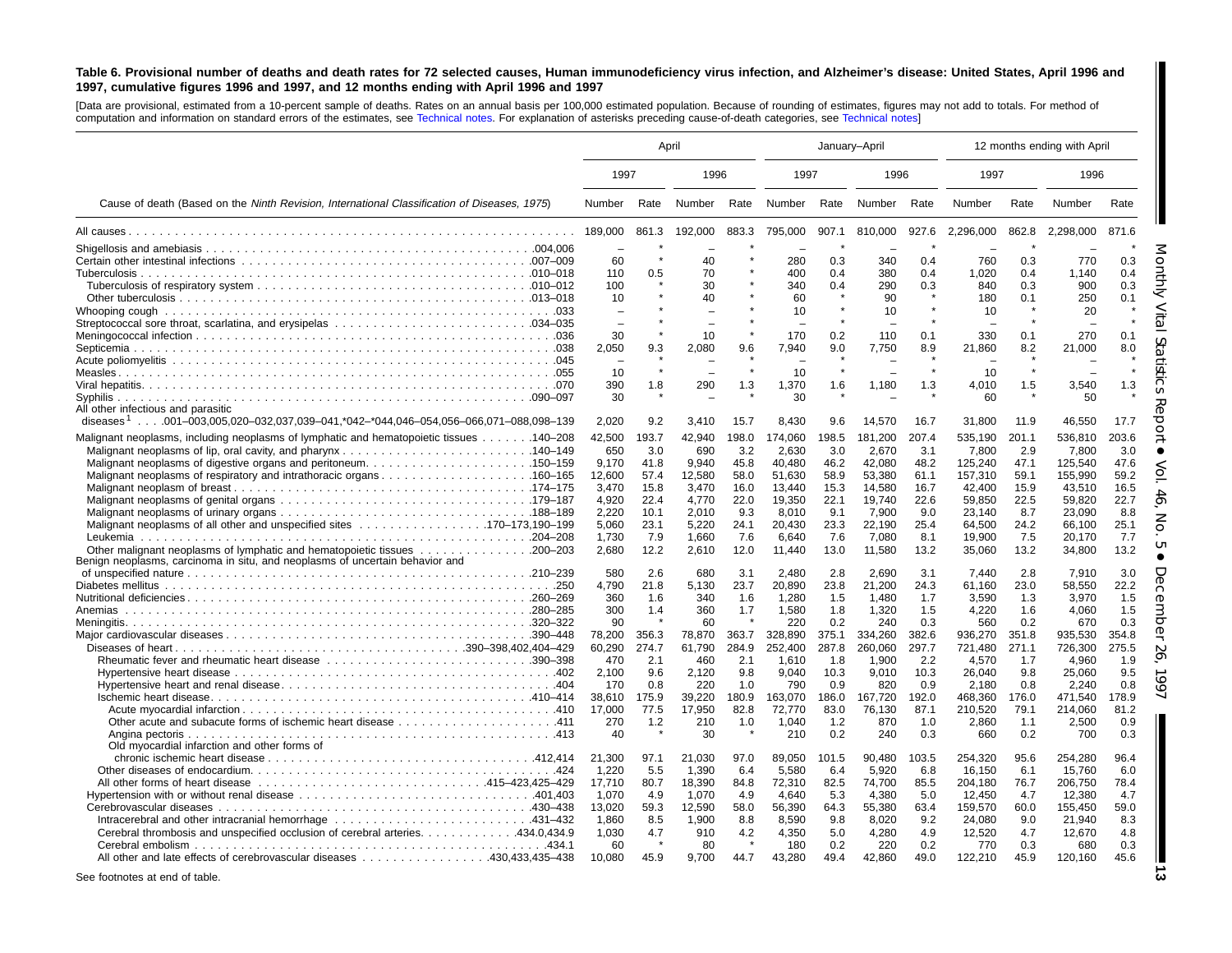#### Table 6. Provisional number of deaths and death rates for 72 selected causes, Human immunodeficiency virus infection, and Alzheimer's disease: United States, April 1996 and 1997, cumulative figures 1996 and 1997, and 12 months ending with April 1996 and 1997-Con.

[Data are provisional, estimated from <sup>a</sup> 10-percent sample of deaths. Rates on an annual basis per 100,000 estimated population. Because of rounding of [estimates,](#page-16-0) figures may not add to totals. For method of computation and information on standard errors of the estimates, see [Technical](#page-16-0) notes. For explanation of asterisks preceding cause-of-death categories, see Technical notes]

|                                                                                                                                                                                                     | April                                                               |                                                              |                                                                     |                                                                   |                                                                               | January-April                                                   |                                                                               |                                                                 |                                                                                 |                                                                 | 12 months ending with April                                                     |                                                                 |
|-----------------------------------------------------------------------------------------------------------------------------------------------------------------------------------------------------|---------------------------------------------------------------------|--------------------------------------------------------------|---------------------------------------------------------------------|-------------------------------------------------------------------|-------------------------------------------------------------------------------|-----------------------------------------------------------------|-------------------------------------------------------------------------------|-----------------------------------------------------------------|---------------------------------------------------------------------------------|-----------------------------------------------------------------|---------------------------------------------------------------------------------|-----------------------------------------------------------------|
|                                                                                                                                                                                                     | 1997                                                                |                                                              | 1996                                                                |                                                                   | 1997                                                                          |                                                                 | 1996                                                                          |                                                                 | 1997                                                                            |                                                                 | 1996                                                                            |                                                                 |
| Cause of death (Based on the Ninth Revision, International Classification of Diseases, 1975)                                                                                                        | Number                                                              |                                                              | Rate Number Rate                                                    |                                                                   | Number                                                                        | Rate                                                            | Number                                                                        | Rate                                                            | Number                                                                          | Rate                                                            | Number                                                                          | Rate                                                            |
| Cerebrovascular diseases-Con.<br>Other diseases of arteries, arterioles, and capillaries441–448                                                                                                     | 1.440<br>2,380                                                      | 6.6<br>10.8                                                  | 1.420<br>2,010                                                      | 6.5<br>9.3                                                        | 5.890<br>9,570                                                                | 6.7<br>10.9                                                     | 5,550<br>8,890                                                                | 6.3<br>10.2                                                     | 15.920<br>26,860                                                                | 6.0<br>10.1                                                     | 15.800<br>25,600                                                                | 6.0<br>9.7                                                      |
| 0ther chronic obstructive pulmonary diseases and allied conditions 494–496                                                                                                                          | 50<br>7,340<br>7,300<br>40<br>9,380<br>270<br>1,640<br>410<br>7,070 | 33.4<br>33.3<br>$\star$<br>42.7<br>1.2<br>7.5<br>1.9<br>32.2 | 30<br>7,090<br>7,060<br>30<br>9,520<br>290<br>1,510<br>410<br>7.310 | 32.7<br>32.5<br>- *<br>43.9<br>1.3<br>7.0<br>1.9<br>33.7          | 290<br>35,270<br>34,550<br>720<br>40,540<br>1,310<br>6,970<br>2.070<br>30,200 | 0.3<br>40.2<br>39.4<br>0.8<br>46.2<br>1.5<br>7.9<br>2.4<br>34.4 | 200<br>32,640<br>32,200<br>440<br>40,090<br>1.430<br>6,550<br>1.680<br>30,440 | 0.2<br>37.4<br>36.9<br>0.5<br>45.9<br>1.6<br>7.5<br>1.9<br>34.8 | 510<br>84.180<br>83,240<br>940<br>105,920<br>2.830<br>17,220<br>5.540<br>80,330 | 0.2<br>31.6<br>31.3<br>0.4<br>39.8<br>1.1<br>6.5<br>2.1<br>30.2 | 440<br>78,970<br>78.450<br>520<br>102,970<br>3.120<br>16,730<br>5.120<br>78,000 | 0.2<br>30.0<br>29.8<br>0.2<br>39.1<br>1.2<br>6.3<br>1.9<br>29.6 |
| Hernia of abdominal cavity and intestinal obstruction without<br>Acute glomerulonephritis and nephrotic syndrome 580–581<br>Chronic glomerulonephritis, nephritis and nephropathy, not specified as | 410<br>10<br>690<br>1,860<br>280<br>2,000<br>10                     | 1.9<br>$\star$<br>3.1<br>8.5<br>1.3<br>9.1<br>$\star$        | 450<br>10<br>580<br>1,780<br>130<br>2,190<br>20                     | 2.1<br>$\star$<br>2.7<br>8.2<br>0.6<br>10.1<br>$\star$<br>$\star$ | 1,750<br>80<br>2.040<br>8,210<br>940<br>9,070<br>70                           | 2.0<br>$\star$<br>2.3<br>9.4<br>1.1<br>10.3<br>$\star$          | 1,870<br>150<br>2.280<br>8,420<br>810<br>9,530<br>80                          | 2.1<br>0.2<br>2.6<br>9.6<br>0.9<br>10.9<br>$\star$              | 4,670<br>410<br>6.210<br>24,260<br>2,800<br>26,510<br>210                       | 1.8<br>0.2<br>2.3<br>9.1<br>1.1<br>10.0<br>0.1                  | 5,670<br>410<br>6.020<br>24,480<br>2,510<br>25,890<br>260                       | 2.2<br>0.2<br>2.3<br>9.3<br>1.0<br>9.8<br>0.1                   |
| .582-583.587<br>Renal failure, disorders resulting from impaired renal function, and                                                                                                                | 90<br>1.900<br>40<br>40                                             | 8.7                                                          | 60<br>2.110<br>100<br>30                                            | 9.7                                                               | 610<br>8.390<br>220<br>200                                                    | 0.7<br>9.6<br>0.2<br>0.2                                        | 570<br>8,890<br>350<br>170                                                    | 0.7<br>10.2<br>0.4<br>0.2                                       | 1,840<br>24.470<br>770<br>450                                                   | 0.7<br>9.2<br>0.3<br>0.2                                        | 1,430<br>24,210<br>850<br>430                                                   | 0.5<br>9.2<br>0.3<br>0.2                                        |
| Birth trauma, intrauterine hypoxia, birth asphyxia, and                                                                                                                                             | 30<br>30<br>940<br>1.020                                            | $\star$<br>4.3<br>4.6                                        | 50<br>50<br>960<br>1.060                                            | $\star$<br>4.4<br>4.9                                             | 80<br>20<br>60<br>3,840<br>3.840                                              | $\star$<br>$\star$<br>$\pmb{\ast}$<br>4.4<br>4.4                | 110<br>-10<br>100<br>3.770<br>4.190                                           | 0.1<br>$\star$<br>$\pmb{\ast}$<br>4.3<br>4.8                    | 250<br>30<br>220<br>11,540<br>12,550                                            | 0.1<br>0.1<br>4.3<br>4.7                                        | 350<br>30<br>320<br>11.490<br>13,230                                            | 0.1<br>0.1<br>4.4<br>5.0                                        |
|                                                                                                                                                                                                     | 140<br>880<br>3,730<br>19,150                                       | 0.6<br>4.0<br>17.0<br>87.3                                   | 130<br>930<br>3,360<br>19,060                                       | 0.6<br>4.3<br>15.5<br>87.9                                        | 620<br>3.220<br>15,340<br>82,250                                              | 0.7<br>3.7<br>17.5<br>93.8                                      | 660<br>3.530<br>14,480<br>78,610                                              | 0.8<br>4.0<br>16.6<br>90.0                                      | 2.110<br>10.440<br>42,630<br>222,680                                            | 0.8<br>3.9<br>16.0<br>83.7                                      | 2.010<br>11.220<br>42,130<br>215,950                                            | 0.8<br>4.3<br>16.0<br>81.9                                      |
|                                                                                                                                                                                                     | 6.680<br>3.170<br>3.510<br>2,350<br>1,340<br>150                    | 30.4<br>14.4<br>16.0<br>10.7<br>6.1<br>0.7                   | 6.950<br>3.170<br>3.780<br>2,340<br>1,420<br>170                    | 32.0<br>14.6<br>17.4<br>10.8<br>6.5<br>0.8                        | 27.350<br>12.850<br>14,500<br>9,400<br>5,980<br>680                           | 31.2<br>14.6<br>16.5<br>10.7<br>6.8<br>0.8                      | 28.900<br>13.490<br>15,410<br>9,260<br>7,110<br>790                           | 33.1<br>15.4<br>17.6<br>10.6<br>8.1<br>0.9                      | 89.210<br>43.060<br>46.160<br>30,320<br>19,750<br>2,210                         | 33.5<br>16.2<br>17.3<br>11.4<br>7.4<br>0.8                      | 90.310<br>44.000<br>46,310<br>28,910<br>21,920<br>2,370                         | 34.3<br>16.7<br>17.6<br>11.0<br>8.3<br>0.9                      |
|                                                                                                                                                                                                     | 1,620<br>1.850                                                      | 7.4<br>8.4                                                   | 2,890<br>1,920                                                      | 13.3<br>8.8                                                       | 6.440<br>8,700                                                                | 7.3<br>9.9                                                      | 12,640<br>8,050                                                               | 14.5<br>9.2                                                     | 25,040<br>22,590                                                                | 9.4<br>8.5                                                      | 40,300<br>21,060                                                                | 15.3<br>8.0                                                     |

- Quantity zero. \* Figure does not meet standards of reliability or precision; see Technical notes.

<sup>1</sup>Includes data for deaths due to Human immunodeficiency virus infection (categories [\\*042–\\*044\)](#page-16-0) shown separately below; see [Technical](#page-16-0) notes.

2Included in All other infectious and parasitic diseases shown above.

NOTES: Figures include all revisions received from the States. Cumulative and 12-month figures for the current year reflect revisions received for previous months, and figures for earlier years may differ from those previo adjustments for Utah, which is not included in the sample for April 1997.

**14** H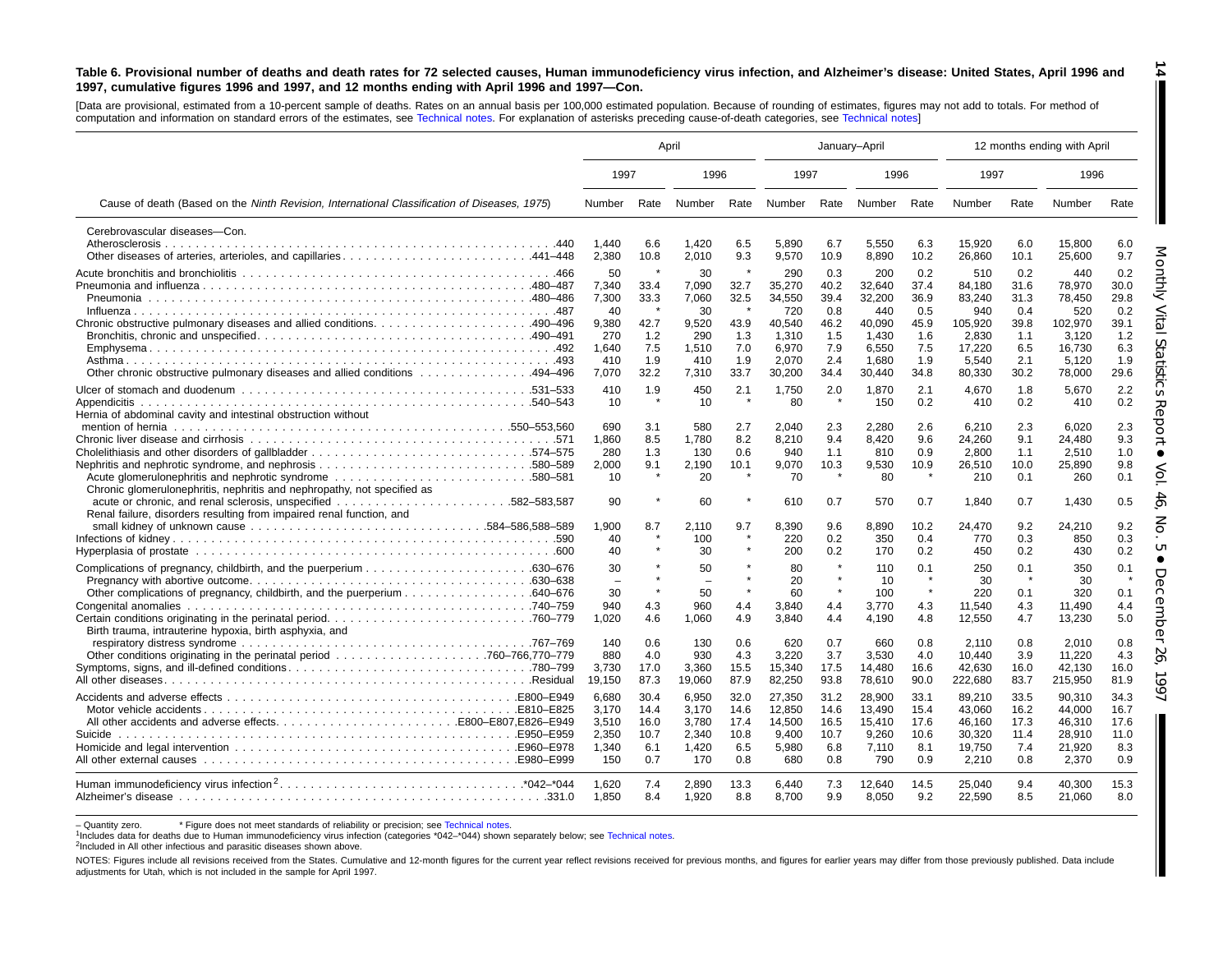#### Table 7. Provisional number of deaths and death rates for 16 selected subcategories of Malignant neoplasms, including neoplasms of lymphatic and hematopoietic tissues: United States, April 1996 and 1997, cumulative figures 1996 and 1997, and 12 months ending with April 1996 and 1997

[Data are provisional, estimated from <sup>a</sup> 10-percent sample of deaths. Rates on an annual basis per 100,000 estimated population. Because of rounding of estimates, figures may not add to totals. For method of computation and information on standard errors of the estimates, see [Technical](#page-16-0) notes]

|                                                                                                       |                                | April                     |                              |                            |                                   | January-April                      |                                   |                            |                                      | 12 months ending with April        |                                      |                                    |
|-------------------------------------------------------------------------------------------------------|--------------------------------|---------------------------|------------------------------|----------------------------|-----------------------------------|------------------------------------|-----------------------------------|----------------------------|--------------------------------------|------------------------------------|--------------------------------------|------------------------------------|
|                                                                                                       | 1997                           |                           | 1996                         |                            | 1997                              |                                    | 1996                              |                            | 1997                                 |                                    | 1996                                 |                                    |
| Cause of death (Based on the Ninth Revision, International Classification of Diseases, 1975)          | Number                         | Rate                      |                              | Rate                       | Number                            | Rate                               | Number                            | Rate                       | Number                               | Rate                               | Number                               | Rate                               |
| Malignant neoplasms, including neoplasms of lymphatic and hematopoietic tissues $\frac{1}{1}$ 140–208 | 42,500                         | 193.7                     | 42,940                       | 198.0                      | 174,060                           | 198.5                              | 181,200                           | 207.4                      | 535,190                              | 201.1                              | 536,810                              | 203.6                              |
| Malignant neoplasms of colon, rectum, rectosigmoid junction, and anus 153,154                         | 570<br>990<br>4,070<br>2,110   | 2.6<br>4.5<br>18.5<br>9.6 | 970<br>970<br>4,310<br>2,230 | 4.5<br>4.5<br>19.9<br>10.3 | 3,560<br>4,070<br>17,920<br>8,930 | 4.1<br>4.6<br>20.4<br>10.2<br>57.1 | 3,760<br>4,190<br>19,100<br>9,010 | 4.3<br>4.8<br>21.8<br>10.3 | 10,950<br>13,270<br>56,070<br>27,510 | 4.1<br>5.0<br>21.1<br>10.3<br>57.2 | 10,520<br>13,410<br>56,130<br>27,320 | 4.0<br>5.1<br>21.3<br>10.4<br>57.2 |
|                                                                                                       | 12,190<br>550<br>320           | 55.5<br>2.5<br>1.4        | 12,190<br>690<br>320         | 56.2<br>3.2<br>1.5         | 50,080<br>2,410<br>1.440          | 2.7<br>1.6                         | 51,640<br>2,040<br>1,400          | 59.1<br>2.3<br>1.6         | 152,200<br>7,400<br>4,520            | 2.8<br>1.7                         | 150,870<br>6,700<br>4,840            | 2.5<br>1.8                         |
|                                                                                                       | 590<br>1,360<br>2,510<br>1,180 | 2.7<br>6.2<br>11.4<br>5.4 | 450<br>970<br>2,890<br>1,040 | 2.1<br>4.5<br>13.3<br>4.8  | 1,930<br>4,800<br>10,680<br>4,010 | 2.2<br>5.5<br>12.2<br>4.6          | 1,900<br>4,320<br>11,480<br>4,030 | 2.2<br>5.0<br>13.1<br>4.6  | 5,810<br>13,980<br>33,690<br>11,250  | 2.2<br>5.3<br>12.7<br>4.2          | 5,950<br>13,310<br>33,870<br>11,520  | 2.3<br>5.0<br>12.8<br>4.4          |
| Malignant neoplasms of kidney and other and unspecified urinary organs 189                            | 1,040<br>990<br>60<br>1,840    | 4.7<br>4.5<br>8.4         | 970<br>890<br>120<br>1,570   | 4.5<br>4.1<br>0.5<br>7.2   | 4,000<br>3,480<br>440<br>7,620    | 4.6<br>4.0<br>0.5<br>8.7           | 3,870<br>4,070<br>620<br>7,330    | 4.4<br>4.7<br>0.7<br>8.4   | 11,900<br>11,000<br>1,280<br>23,470  | 4.5<br>4.1<br>0.5<br>8.8           | 11,570<br>11,840<br>1,640<br>22,780  | 4.4<br>4.5<br>0.6<br>8.6           |
|                                                                                                       | 780                            | 3.6                       | 920                          | 4.2                        | 3,380                             | 3.9                                | 3,630                             | 4.1                        | 10,310                               | 3.9                                | 10,380                               | 3.9                                |

\* Figure does not meet standards of reliability or precision; see [Technical](#page-16-0) notes.

<sup>1</sup>Includes figures for subcategories not shown below.

NOTES: Figures include all revisions received from the States. Cumulative and 12-month figures for the current year reflect revisions received for previous months, and figures for earlier years may differ from those previo adjustments for Utah, which is not included in the sample for April 1997.

#### Table 8. Provisional number of deaths and death rates for firearm mortality: United States, April 1996 and 1997, cumulative figures 1996 and 1997, and 12 months ending with **April 1996 and 1997**

[Data are provisional, estimated from a 10-percent sample of deaths. Rates on an annual basis per 100,000 estimated population. Because of rounding of estimates, figures may not add to totals. For method of computation and information on standard errors of the estimates, see [Technical](#page-16-0) notes]

|                                                                                             |                                       |            | April                   |            |                             |                              | January-April               |                   |                                 | 12 months ending with April |                                  |                          |
|---------------------------------------------------------------------------------------------|---------------------------------------|------------|-------------------------|------------|-----------------------------|------------------------------|-----------------------------|-------------------|---------------------------------|-----------------------------|----------------------------------|--------------------------|
|                                                                                             | 1997                                  | 1996       |                         | 1997       |                             | 1996                         |                             | 1997              |                                 | 1996                        |                                  |                          |
| Cause of death (Based on the Ninth Revision International Classification of Diseases, 1975) |                                       | Rate       | Number                  | Rate       | Number                      | Rate                         | Number                      | Rate              | Number                          | Rate                        | Number                           | Rate                     |
| lnjury by firearms E922, E955.0–E955.4, E965.0–965.4, E970, E985.0–E985.4                   | 2.440                                 | 11.1       | 2.440                   | 11.2       | 10.470                      | 11.9                         | .420                        | 13.1              | 33.520                          | 12.6                        | 34,790                           | 13.2                     |
| Injury by firearms, undetermined whether accidentally or purposely inflicted E985.0–E985.4  | 80<br>1.390<br>970<br>$\qquad \qquad$ | 6.3<br>4.4 | 80<br>.450<br>880<br>30 | 6.7<br>4.1 | 350<br>5.660<br>4.420<br>50 | 0.4<br>6.4<br>5.0<br>$\star$ | 430<br>5,920<br>4.980<br>90 | 0.5<br>6.8<br>5.7 | .250<br>18.080<br>14.020<br>170 | 0.5<br>6.8<br>5.3<br>0.1    | 1,350<br>17.600<br>15.610<br>230 | 0.5<br>6.7<br>5.9<br>0.1 |

\* Figure does not meet standards of reliability or precision; see [Technical](#page-16-0) notes.

- Quantity zero.

NOTES: Figures include all revisions received from the States. Cumulative and 12-month figures for the current year reflect revisions received for previous months, and figures for earlier years may differ from those previo adjustments for Utah, which is not included in the sample for April 1997.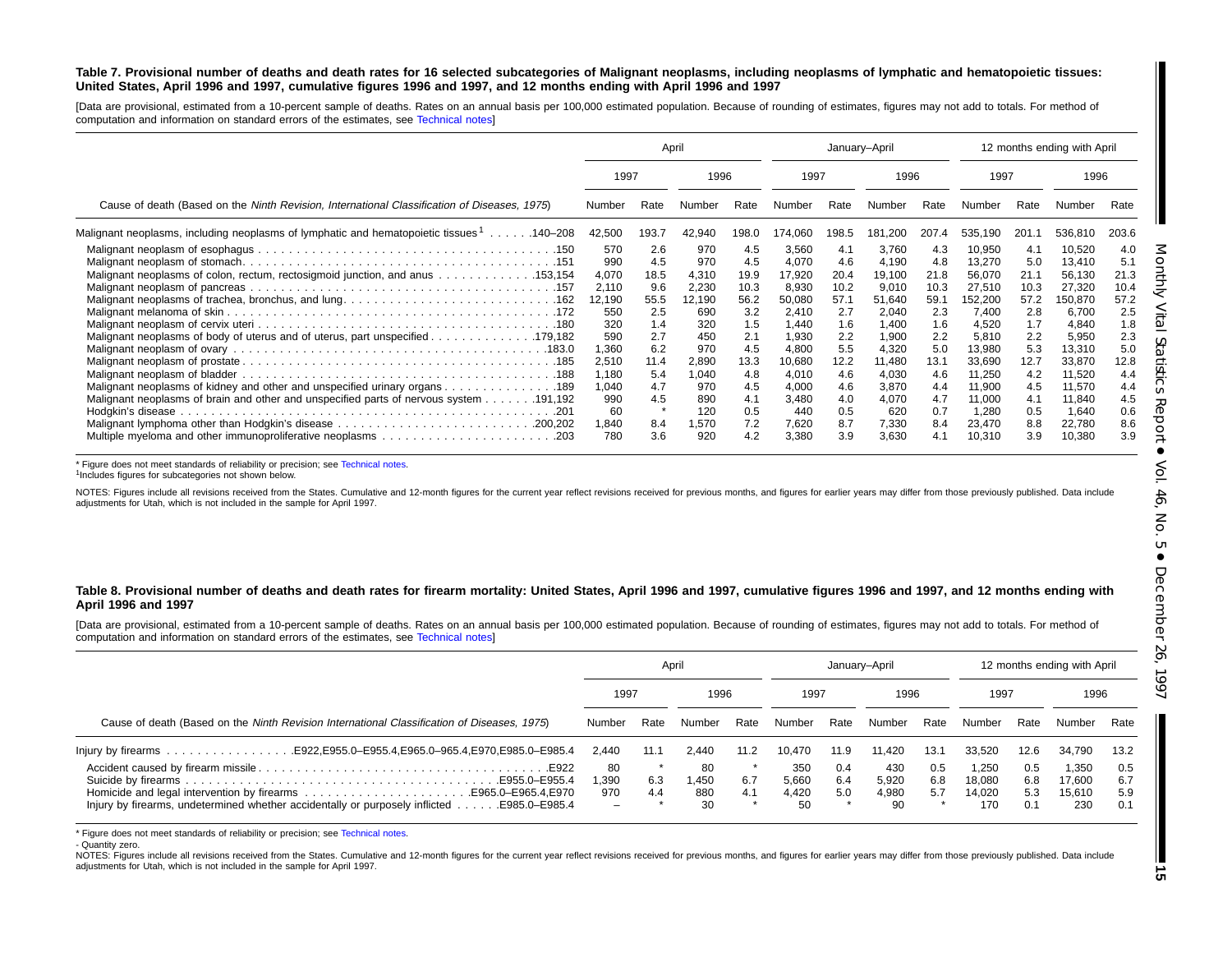#### <span id="page-15-0"></span>Table 9. Provisional number of deaths under 1 year and infant mortality rates, by age and for 10 selected causes: United States, April 1996 and 1997, cumulative figures 1996 and **1997, and 12 months ending with April 1996 and 1997 16**

[Data are provisional, estimated from <sup>a</sup> 10-percent sample of deaths. Rates on an annual basis per 100,000 live births. Because of rounding of estimates, figures may not add to totals. For method of computation and information on standard errors of the estimates, see [Technical](#page-16-0) notes]

|                                                                                                     | April                                                         |                                         |                                                               |                                          | January-April                                                            |                                                         |                                                                            |                                                                 | 12 months ending with April                                                          |                                                                              |                                                                                |                                                                              |
|-----------------------------------------------------------------------------------------------------|---------------------------------------------------------------|-----------------------------------------|---------------------------------------------------------------|------------------------------------------|--------------------------------------------------------------------------|---------------------------------------------------------|----------------------------------------------------------------------------|-----------------------------------------------------------------|--------------------------------------------------------------------------------------|------------------------------------------------------------------------------|--------------------------------------------------------------------------------|------------------------------------------------------------------------------|
|                                                                                                     | 1997<br>1996                                                  |                                         | 1997                                                          |                                          |                                                                          | 1996                                                    |                                                                            | 1997                                                            |                                                                                      | 1996                                                                         |                                                                                |                                                                              |
| Age and cause of death (Based on the Ninth Revision International Classification of Diseases, 1975) | Number                                                        | Rate                                    | Number                                                        | Rate                                     | Number                                                                   | Rate                                                    | Number                                                                     | Rate                                                            | Number                                                                               | Rate                                                                         | Number                                                                         | Rate                                                                         |
|                                                                                                     | 2,100                                                         | 631.9                                   | 2,300                                                         | 746.2                                    | 8,800                                                                    | 707.1                                                   | 9,400                                                                      | 749.8                                                           | 27,500                                                                               | 708.9                                                                        | 28,600                                                                         | 745.0                                                                        |
|                                                                                                     | 1,350<br>740                                                  | 407.6<br>223.4                          | .570<br>770                                                   | 499.8<br>245.1                           | 5,290<br>3,520                                                           | 424.3<br>282.3                                          | 5,890<br>3,540                                                             | 468.4<br>281.5                                                  | 17,880<br>9,590                                                                      | 461.4<br>247.5                                                               | 18,390<br>10,200                                                               | 478.7<br>265.5                                                               |
| .480–487<br>All other causes.                                                                       | 10<br>30<br>500<br>240<br>20<br>-<br>100<br>610<br>130<br>460 | 151.0<br>72.5<br>184.2<br>39.2<br>138.9 | 40<br>50<br>530<br>360<br>10<br>50<br>70<br>570<br>220<br>450 | 168.7<br>114.6<br>181.4<br>70.0<br>143.2 | 60<br>100<br>2.070<br>1,010<br>30<br>140<br>400<br>2,160<br>630<br>2,220 | 166.0<br>81.0<br>11.2<br>32.7<br>173.2<br>50.5<br>178.0 | 80<br>160<br>2.040<br>1,180<br>90<br>180<br>370<br>2,320<br>020. ا<br>.980 | 12.7<br>162.2<br>93.8<br>14.3<br>29.4<br>184.5<br>81.7<br>157.4 | 200<br>270<br>6.540<br>3,390<br>110<br>480<br><b>.420</b><br>6.940<br>2,210<br>5.900 | 5.2<br>7.0<br>168.8<br>87.5<br>2.8<br>12.4<br>36.6<br>179.1<br>57.0<br>152.2 | 200<br>360<br>6.060<br>3,460<br>250<br>480<br>1,200<br>7,680<br>2,770<br>6,130 | 5.2<br>9.4<br>157.7<br>90.1<br>6.5<br>12.5<br>31.2<br>199.9<br>72.1<br>159.6 |

\* Figure does not meet standards of reliability or precision; see [Technical](#page-16-0) notes.

– Quantity zero.

NOTES: Figures include all revisions received from the States. Cumulative and 12-month figures for the current year reflect revisions received for previous months, and figures for earlier years may differ from those previo adjustments for Utah, which is not included in the sample for April 1997.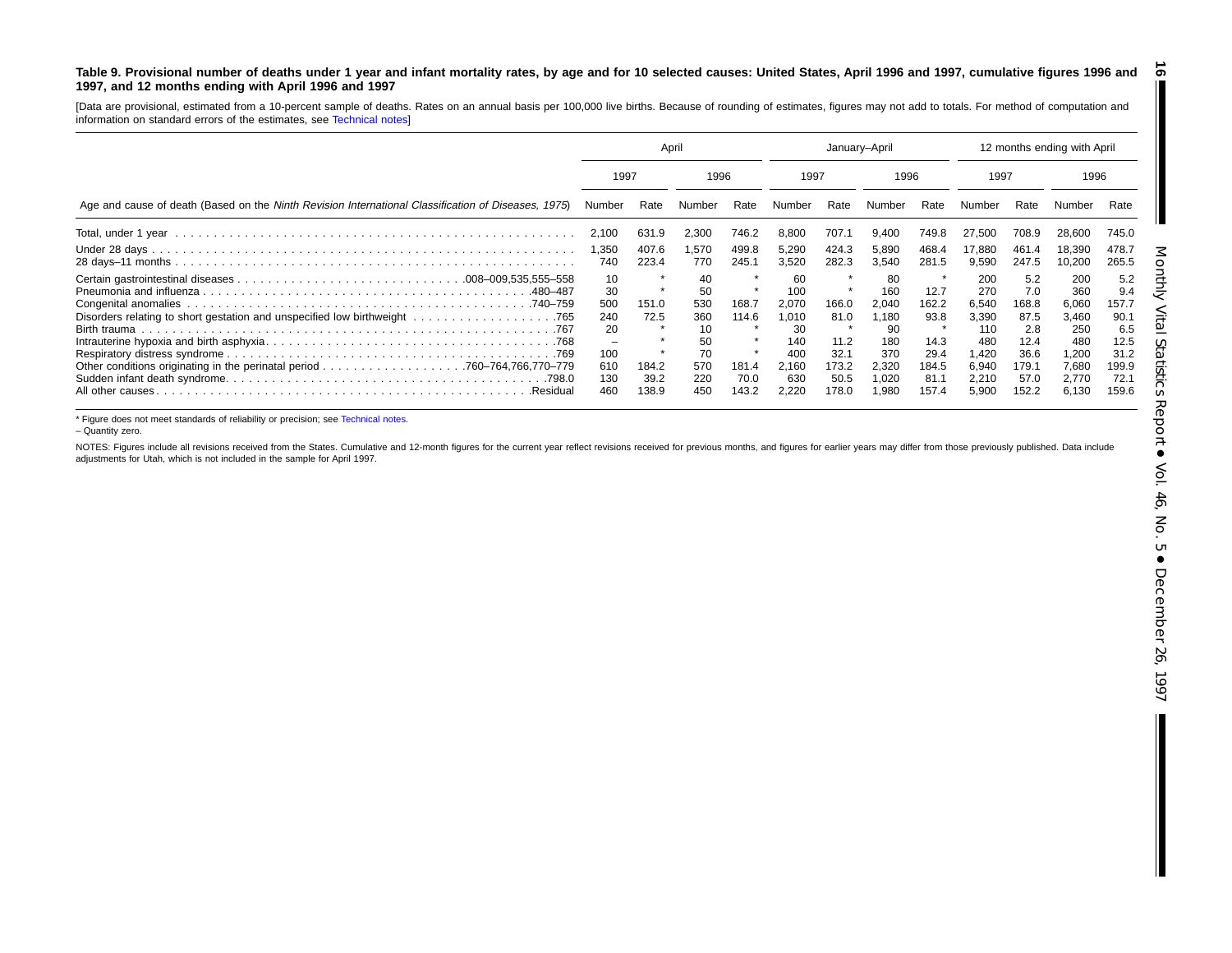# <span id="page-16-0"></span>**Technical notes**

## **Nature and sources of data**

Data in this report are provisional unless otherwise specified and include only events occurring within the United States (50 States and the District of Columbia). Mortality data exclude fetal deaths. Data for the Commonwealth of Puerto Rico are not included in the U.S. totals.

Birth, death, and infant death figures in [tables 2](#page-6-0) and 4 for each State are estimates by Stat[e of](#page-8-0) residence. These estimates are derived by applying adjustment ratios to the actual counts of certificates for all events occurring in the State and received in registration offices during a 1-month period regardless of date of the event. The adjustment ratios for each data year represent the observed relationship between final State occurrence figures and final State residence figures for the three most recent years for which final data were available and are expressed as a single ratio for each State. As in previous years, monthly State marriage and divorce figures represent the actual count of all events occurring in the State (State of occurrence) that were received in the registration offices during the 1-month period. Delay in the receipt of certificates in a registration office may result in a low State figure for a given month followed by a high figure for the month(s) in which the delayed records are received. Data for previous months and cumulative data include revised figures received from the States.

Figures for births, [deaths, and](#page-6-0) in[fant](#page-8-0) deaths for California in tables 2 and 4 contain adjustments for varying lengths of State reporting period[s. Figures for](#page-6-0) Texas for all events shown in tables 2–4 also are adjusted for varying lengths of State reporting periods. The figures for both States are adjusted by the ratio between the number of days in the data month and the number of days in the State reporting period. The adjusted figures are included in the U.S. totals shown elsewhere in this report.

U.S. totals for births, deaths, and infant deaths are based on the State estimates by State of residence and, therefore, in effect, exclude events to nonresidents of the United States. Events to nonresidents of the United States are included in all

marriage and divorce figures. The effect of excluding events to nonresidents from the U.S. totals is small.

# Provisional totals for the United States include estimates for State data shown as not available. Provisional totals for births and marriages for the entire United States include adjustments for observed differences between provisional and final monthly figures.

Divorce figures include reported annulments. The monthly national divorce estimate is obtained by multiplying the total for the reporting areas by the ratio observed between the most recent final annual divorce total for the United States and the provisional total for the reporting areas combined.

*Random variation*—Although the counts in this report are not subject to sampling variability (except the Current Mortality Sample), they may be affected by random variation. When the number of events is small and the probability of such an event is small, considerable caution must be observed in interpreting the data. Such infrequent events may be assumed to follow a Poisson probability distribution. For this distribution a simple approximation may be used to estimate the random variation as follows:

If *N* is the number of events in the population and *R* is the corresponding rate, the chances are 19 in 20 that

1. 
$$
N - 2\sqrt{N}
$$
 and  $N + 2\sqrt{N}$ 

covers the ''true'' number of events.

2. 
$$
R-2
$$
  $\frac{R}{\sqrt{N}}$  and  $R+2$   $\frac{R}{\sqrt{N}}$ 

covers the ''true'' rate.

If the rate  $R_1$  corresponding to  $N_1$ events is compared with the rate  $R_2$  corresponding to  $N_2$  events, the difference between the two rates may be regarded as statistically significant at the 0.05 level if it exceeds

$$
2\sqrt{\frac{R_1^2}{N_1} + \frac{R_2^2}{N_2}}
$$

Additional information on random variation in numbers of events, rates, and ratios may be found in the technical appendixes of *Vital Statistics of the United States, 1992, Volumes I and II.*

## **Rates**

Rates are on an annual basis and, except for infant mortality rates, are per 1,000 or 100,000 estimated population residing in the United States. The populations used for computing these rates are furnished by the U.S. Bureau of the Census. Rates shown in this report beginning with 1992 were computed using populations based on the 1990 Census enumeration comparable to those used for final data. Monthly rates are based on populations estimated for the specific month. Year-to-date rates are averages of monthly rates that have been weighted by the number of days in the corresponding months. Rates for 12-month periods are the sum of events for the period per population estimated at the midpoint of the period.

Infant mortality rates are deaths under 1 year of age for the specified period (monthly, year-to-date, or 12-month period) per 1,000 or 100,000 live births. Births used for computing monthly and year-to-date infant mortality rates are adjusted for monthly variation in the number of births. Births used to compute 12-month rates do not contain this adjustment. Births used for computing infant mortality rates are not corrected for observed differences between provisional and final monthly figures as described earlier in ''Nature and sources of data.'' Because monthly infant mortality rates are based on relatively few events, they are highly variable. Therefore, comparisons of monthly infant mortality rates should be interpreted cautiously; see ''Random variation.''

Age-adjusted death rates are used to compare relative mortality risks across groups and over time. However, they should be viewed as constructs or indexes rather than as direct or actual measures of mortality risk. Statistically, they are weighted averages of the age-specific death rates, where the weights represent the fixed population proportions by age. See chapter 5 of an earlier report (1). The age-adjusted death rates presented in this report were computed by the direct method, that is, by applying age-specific death rates to the U.S. standard million population (2). See also chapter 10 of an earlier report (1). Age groups in [table 5](#page-11-0) were used to compute the age-adjusted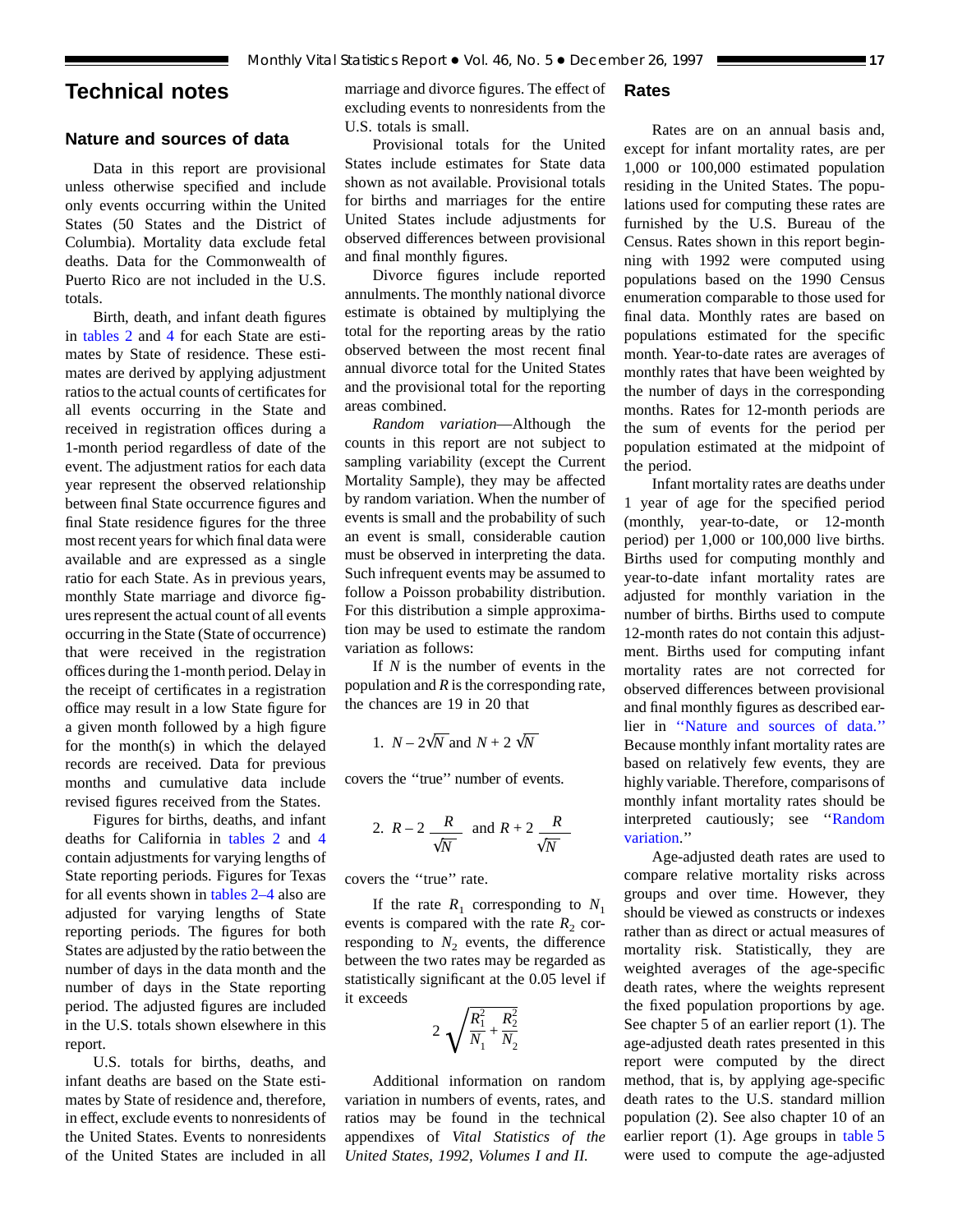rates shown in that table. It is important not to compare age-adjusted rates with crude rates.

## **Current Mortality Sample**

The Current Mortality Sample (CMS) is a 10-percent systematic sample of death certificates drawn each month after the certificates are counted in the State registration offices. Deaths and death rates for the United States by age, race, sex, and cause are estimated based on the sample. Because of the additional time required to select and process the certificates, data based on the CMS are published 1 month after publication of the U.S. and State counts. Complete information concerning the underlying cause of death sometimes is not available when the sample is drawn. As a result estimates based on sample counts for certain causes are biased. Correction for bias is not made in this report.

Estimated numbers of deaths based on the sample were proportionately adjusted to be consistent with estimates based on the count of death certificates received in State registration offices.

*HIV infection*—Beginning with data for 1987, the National Center for Health Statistics introduced categories \*042– \*044 for classifying and coding Human immunodeficiency virus (HIV) infection. The asterisks before the categories indicate that these codes are not part of the

*Ninth Revision, International Classification of Diseases.* Deaths classified to these categories are included in All other infectious and parasitic diseases in the List of 72 Selected Causes of Death and are also shown separately at the bottom of [table 6.](#page-12-0)

*Sampling variability*—Because the estimates of deaths and death rates presented in this report with the exception of total deaths and deaths under 1 year are based on a sample of death certificates, they are subject to sampling variability. The estimated relative standard error in the following table is a measure of the

**Relative standard errors for estimated numbers of deaths from the Current Mortality Sample expressed as a percent of the estimate**

|                                                                                                               | Relative standard error<br>of estimate (as percent)                                           |                                                                                               |  |  |  |
|---------------------------------------------------------------------------------------------------------------|-----------------------------------------------------------------------------------------------|-----------------------------------------------------------------------------------------------|--|--|--|
| <b>Estimated number</b><br>of deaths                                                                          | 170,000<br>estimated<br>deaths<br>each month                                                  | 2,000,000<br>estimated<br>deaths<br>each year                                                 |  |  |  |
| 10<br>20<br>50<br>100<br>200<br>500<br>1,000<br>2,000<br>5,000<br>$10,000$<br>20.000<br>$50,000$<br>$100,000$ | 94.9<br>67.1<br>42.4<br>30.0<br>21.2<br>13.4<br>9.5<br>6.7<br>4.2<br>2.9<br>2.0<br>1.1<br>0.6 | 94.9<br>67.1<br>42.4<br>30.0<br>21.2<br>13.4<br>9.5<br>6.7<br>4.2<br>3.0<br>2.1<br>1.3<br>0.9 |  |  |  |
| 200,000<br>$500,000$<br>$1,000,000$                                                                           | $\cdots$                                                                                      | 0.6<br>0.4<br>0.2                                                                             |  |  |  |

sampling error of the estimated number of deaths (or of the estimated death rate) expressed as a percent of the estimate. The first column refers to monthly estimates; the second to annual; cumulative year-to-date totals fall between the two.

The chances are about 2 in 3 that the percent difference between an estimate and the result of a complete count is less than the percent shown. The chances are about 19 in 20 that the percent difference is less than twice the percent shown. A figure based on 100 or fewer estimated deaths has a relative standard error of 30 percent or more and is, therefore, considered unreliable. A rate based on 100 or fewer estimated deaths has been replaced by an asterisk.

Unless otherwise specified comparisons made in the text between death rates based on the CMS were statistically significant at the 0.05 level of significance. Lack of comment in the text about any two rates does not mean that the difference was tested and found not to be significant at this level.

## **References**

1. Feinleib M, Zarate AO, eds. Reconsidering age adjustment procedures: Workshop proceedings. National Center for Health Statistics. Vital Health Stat 4(29). 1992.

2. Grove RD, Hetzel AM. Vital statistics rates in the United States, 1940–1960. Public Health Service. Washington: National Center for Health Statistics. 1968.